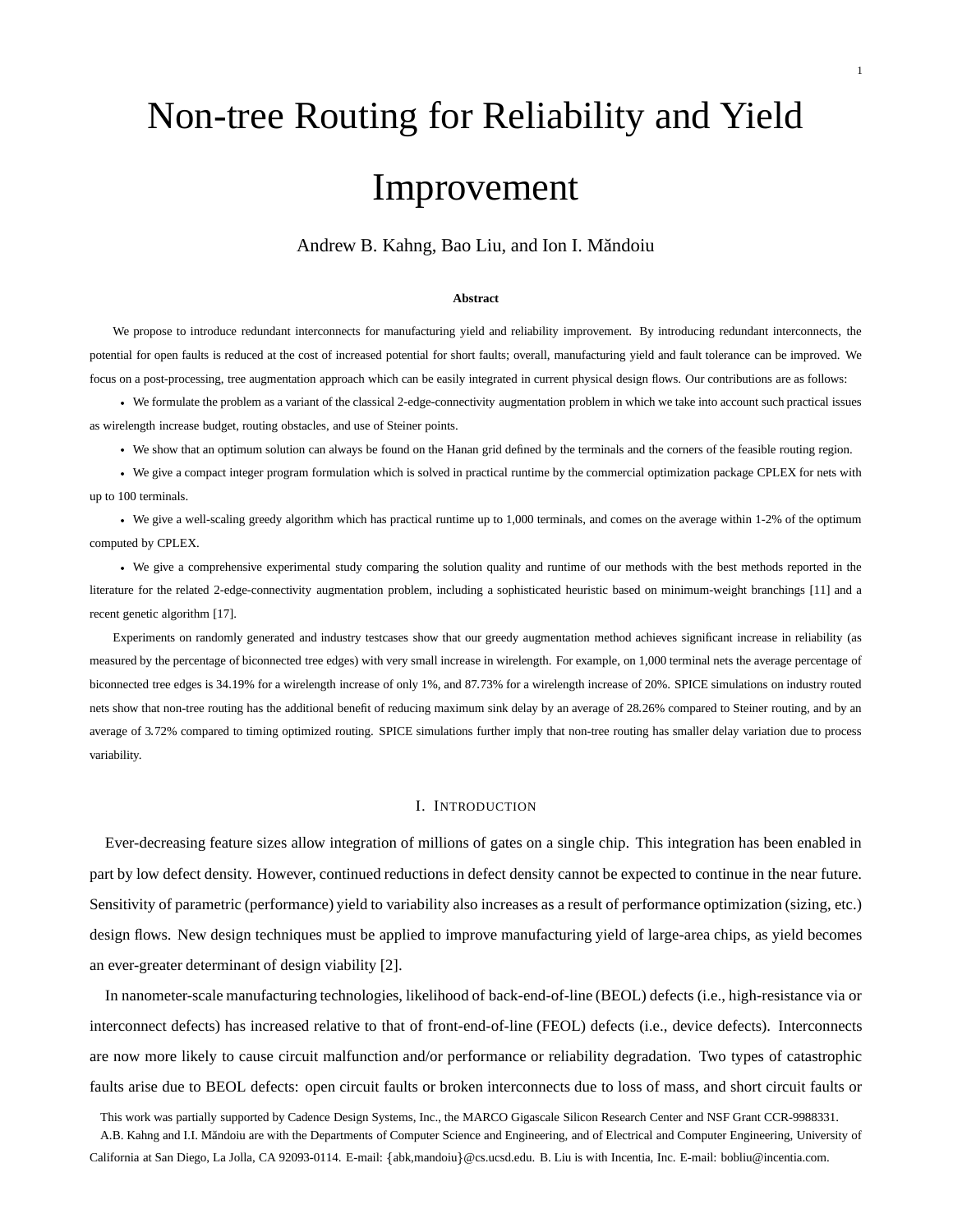

Fig. 1. An open fault is formed due to loss of mass; a short fault is formed due to augmentation of mass.

unintended bridgings between interconnects due to augmentation of mass (Fig. 1). Manufacturing yield is directly affected by the size of the *critical area*, which is the union of all centers of fixed size defects that induce IC faulty behavior. A typical figure of merit that measures the layout's robustness is obtained as the ratio of the total critical area to the layout area [4].

Previous works [12], [10], [2] have addressed manufacturing reliability of interconnect exclusively under the assumption that tree topologies are used for routing all nets. In this paper we propose to introduce layout level redundancy by constructing non-tree interconnect topologies for manufacturing yield and reliability improvement. For easier integration within existing flows, we emphasize a *post-processing, tree augmentation* approach, rather than monolithic non-tree routing construction during global or detailed routing. In adding redundant wiring, the extra wire creates more critical area for short faults, but the redundancy makes some wires immune to open defects and thus reduces open-fault critical area. Overall, critical area and manufacturing yield could improve. We observe that:

 The existing tradeoff between short- and open-fault critical areas in the BEOL is conducive to the approach we propose. For current design methodologies and manufacturing processes, the probability of failure (POF) due to open defects of any given size is more than 3 times higher than the POF due to short defects of identical size [4].

 Previous methods that improve manufacturability or reliability by "decompaction" (see, e.g., [2]) will not be as useful in the future due to heavy restrictions on allowed spacings and pitches in nanometer-scale  $(\leq 100 \text{nm})$  processes. On the other hand, our approach would work well even with restricted spacings and pitches (but would require incremental detailed routing capability). In fact, it can be speculated that introduction of interconnect redundancy improves uniformity of routing resource utilization by forming "functional fill" as opposed to the present "dummy fill" methodologies.

 Tree augmentation schemes have been previously proposed in the context of clock routing for delay and skew reduction [21] and critical net routing for delay optimization [14]. However, previous algorithms do not work well in our context, since tree augmentation for manufacturability and reliability improvement involves different tradeoffs than tree augmentation for delay or skew optimization.

Our *Manhattan Routing Tree Augmentation (MRTA)* formulation resembles the classical *edge connectivity augmentation problem* [8], in which a given subgraph must be augmented at minimum cost into a 2-edge (or more generally *k*-edge) connected graph.<sup>1</sup> Finding a minimum cost *k*-edge-connected augmentation is NP-hard even for  $k = 2$  [5], and much work has been devoted to finding good heuristics and approximation algorithms, see, e.g., [7] and the references therein. The MRTA formulation differs from the 2-edge-connectivity augmentation (E2AUG) problem in several respects:

While E2AUG is typically formulated for graphs, MRTA has a strong geometric flavor. We consider routing trees embedded

<sup>1</sup>A graph is *k*-edge connected if it cannot be separated by removing less than *k* edges.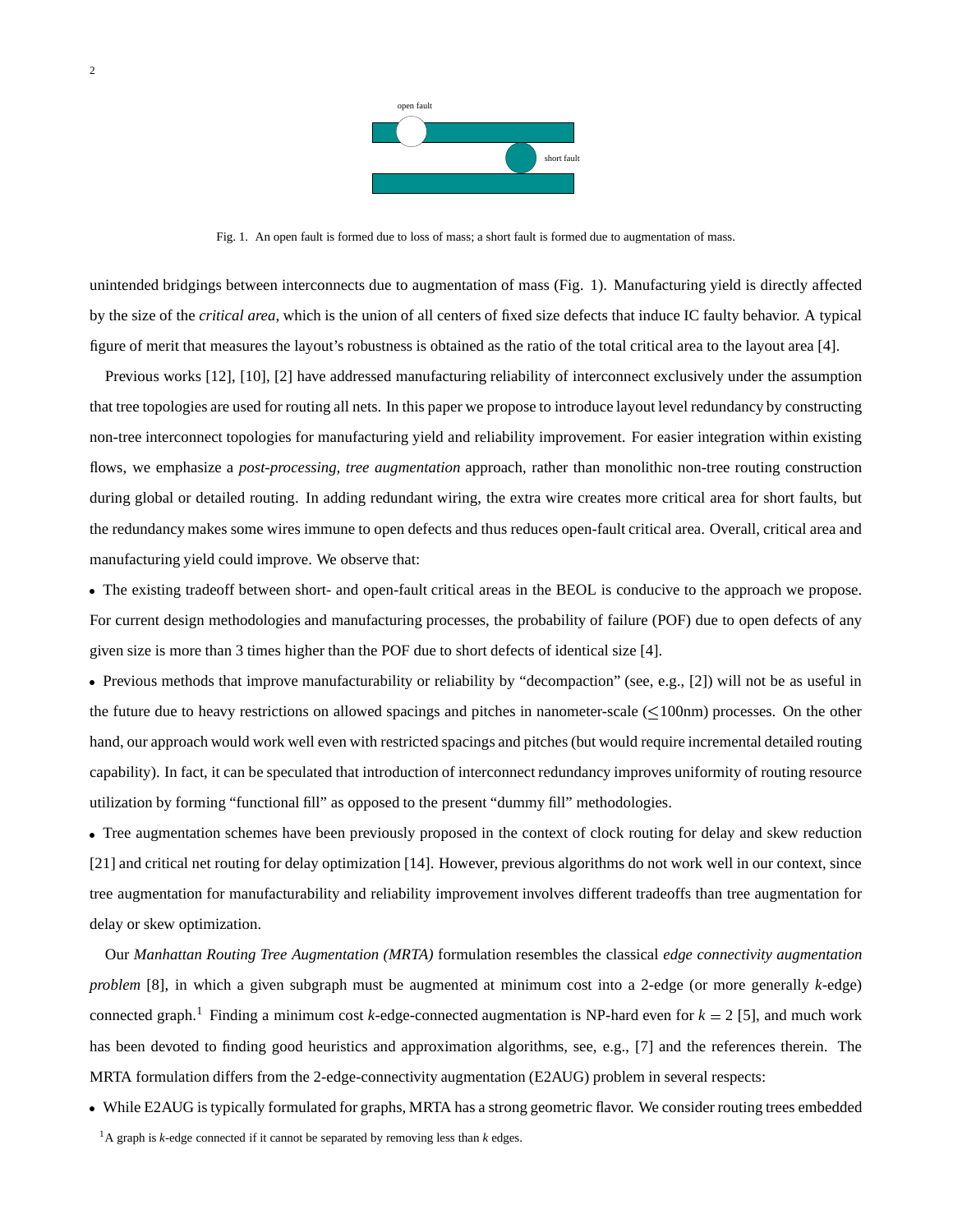in the Manhattan plane, and allow augmenting paths between any two points on the embedded tree (however, augmenting paths must be fully contained in the feasible routing region defined by routing obstacles and design spacing rules). In particular, we allow augmenting paths that are "parallel" to (fragments of) tree edges.

 To ensure the optimal balance between vulnerability to short- and open-faults, our formulation imposes a budget on the total length of augmentation paths and requires maximizing 2-edge connectivity subject to this constraint. In contrast, E2AUG requires 100% 2-edge connectivity regardless of the wirelength increase.

 To enable higher quality MRTA solutions, we allow augmenting paths with one or both ends on other augmenting paths, i.e., at newly created Steiner points (see Figure 2). The existing literature on 2-edge-connectivity augmentation focuses almost exclusively on the spanning subgraph formulation of the problem, in which the use of Steiner points is disallowed. Our main contributions are as follows:

 We show that an optimum MRTA solution can always be found on the Hanan grid defined by the terminals and the corners of the feasible routing region.

 We give integer program formulationsfor the MRTA problem with and without Steiner points. The compact integer program for MRTA without Steiner points is solved in practical runtime by the commercial optimization package CPLEX for testcases with up to 100 terminals.

 We give a well-scaling greedy algorithm which has practical runtime up to 1,000 terminals, and comes on the average within 1-2% of the optimum computed by CPLEX. The runtime of our algorithm is  $O(ND + N^2K)$ , where *D* is the runtime of Dijkstra's algorithm on the Hanan grid for the terminals and the corners of the feasible routing region, *N* is the number of Hanan grid vertices on the given routing tree, and *K* is the number of augmenting paths (typically a small fraction of *N*). Without routing obstacles the running time reduces to  $O(N^2K)$ .

 We give a comprehensive experimental study comparing the solution quality and runtime of our methods with the best reported methods for 2-edge-connectivity augmentation, including a sophisticated heuristic based on minimum-weight branchings [11] and a recent genetic algorithm [17].

Experiments on randomly generated and industry testcases show that our greedy augmentation method achieves significant increase in reliability (as measured by the percentage of biconnected tree edges) with very small increase in wirelength. For example, on 1,000 terminal nets the average percentage of biconnected tree edges is 34 19% for a wirelength increase of only 1%, and 87 73% for a wirelength increase of 20%. SPICE simulations on industry routed nets show that non-tree routing has the additional benefit of reducing maximum sink delay by an average of 28.26% compared to Steiner routing, and by an average of 3 72% compared to timing optimized routing. SPICE simulations further imply that non-tree routing has smaller delay variation due to process variability.

The rest of the paper is organized as follows. Section II gives the defect model, notations, and the problem formulation. Section III gives the reduction to a Hanan grid, integer program formulations, and the greedy MRTA algorithm. Section IV presents experimental results comparing the solution quality and runtime of our methods with two of the best existing methods for 2-edge-connectivity augmentation, as well as results of SPICE simulations showing that non-tree routing has improved interconnect delay and process variation robustness. Finally, Section V gives directions for future research.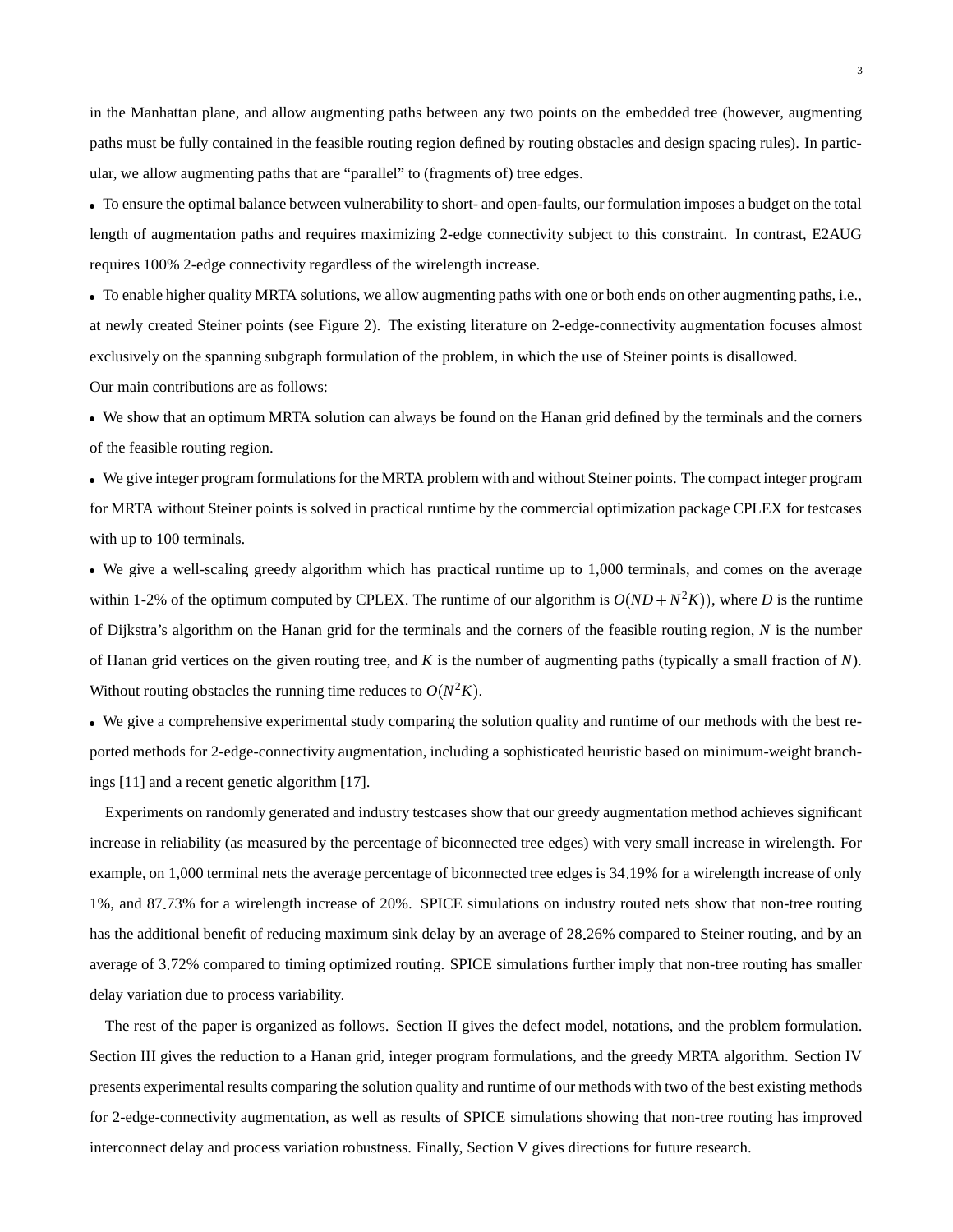#### II. PROBLEM FORMULATION

Our problem formulation is based on the following defect model:

 **Uniform defect distribution.** We assume that manufacturing defects are uniformly distributed across the die area. In particular, since we are concerned with routing reliability of large global nets, the uniform defect distribution allows us to ignore defects at the nodes of the routing (which have negligible probability of occurrence), and consider only defects that affect its edges.

• Stapper's defect size distribution. We assume Stapper's  $1/x^3$  distribution of defect sizes [18], [4]. Under this assumption, the probability that a net *N* fails due to a short defect is proportional to the length of wires routed parallel to *N* at minimum spacing, and the probability that *N* fails due to an open defect is proportional to the length of the net [10]. For both types of failures, the proportionality constants are determined by process parameters and design rules.

 **Single-defect faults.** The occurrence probability of a fault caused by multiple defects is orders of magnitude smaller than the occurrence probability of a fault caused by a single defect. We therefore concentrate on reducing routing vulnerability to single defect faults, and measure routing vulnerability to open faults by the total length of *bridges* (i.e., routing edges whose removal disconnects the net) of the routing.

 **Open faults only.** For current design methodologies and manufacturing processes (e.g., damascene copper electroplating) the prevailing error mechanism is void formation (open faults). As noted in [4], the probability of failure (POF) due to open defects of a given size is more than 3 times higher than the POF due to short defects of identical size. In particular, design rule correctness guarantees that there will be no short fault induced by a defect of size smaller than the minimum spacing between interconnects and routing obstacles. In this paper we concentrate on reducing vulnerability to open faults by adding redundant wires. Vulnerability to short faults is maintained within desired limits by imposing an upper-bound on the amount of added wires.

We use the following notations throughout the paper :

1.  $P =$  set of terminals for the given net

2.  $T(P) =$  given routing tree over terminals of *P* 

3.  $p_T(u, v)$  = the unique path in tree *T* between  $u, v \in T$ 

4.  $a(u, v)$  = augmenting path, assumed to be a shortest path between *u* and *v* within the feasible routing region (i.e., avoiding the given routing obstacles)

5.  $A =$  set of augmenting paths

- 6.  $G = T \cup A$  = augmented routing graph
- 7. *bridges*  $(G)$  = set of all bridge edges of *G*; an edge  $(u, v)$  is a bridge of *G* if its removal disconnects *G*

8.  $l(G)$  = total length of routing graph *G* 

9.  $l(A)$  = total length of augmenting paths

10. *lbridges*  $(G)$  = total length of bridge edges of *G*; in our defect model the probability of failure due to open faults for the routing *G* is proportional to *lbridges*  $(G)$ 

11.  $l_a(u, v) =$  length of augmenting path  $a(u, v)$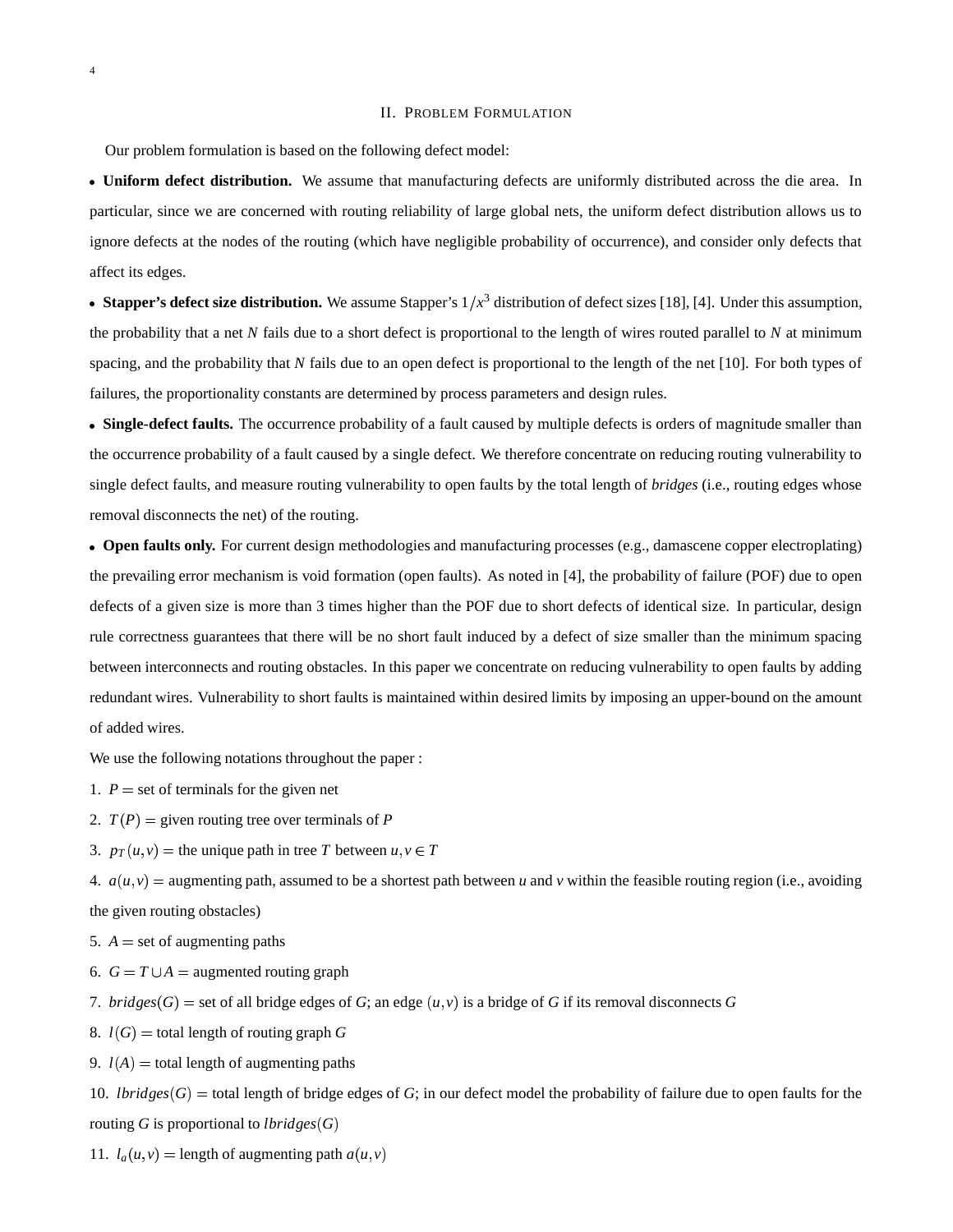

Fig. 2. Initial routing tree *T* and a set of augmenting paths. Remaining bridges are shown as thin lines.

- 12. *lbridges* $_G(u, v) = l(p_T(u, v) \cap bridge(s(G)) =$  total length of bridge edges on path  $p_T(u, v)$
- 13.  $FRR$  = rectilinear feasible routing region<sup>2</sup>
- 14.  $F =$  set of corner vertices of the rectilinear feasible routing region  $FRR$

15.  $H(P \cup F)$  = Hanan grid over the points in  $P \cup F$ , obtained by taking the union of vertical and horizontal lines through the points

16.  $HV(P \cup F)$  = the set of vertices of  $H(P \cup F)$ 

17.  $N = |T \cap HV(P \cup F)|$  = number of Hanan grid points on the routing tree *T* 

The problem of maximally increasing the reliability to open faults by adding a bounded amount of wire redundancy to an already routed net is formulated as follows:

#### **Manhattan Routing Tree Augmentation (MRTA)** Problem

## **Given:**

- 1. Rectilinear feasible routing region *FRR*,
- 2. Rectilinear Steiner routing tree *T* within *FRR*, and
- 3. Wirelength budget *W*.

**Find:** Set of augmenting paths *A* within the *FRR* such that:

- (*a*) Total length of augmenting paths is at most *W*, i.e.,  $l(A) \leq W$ , and
- *(b)* Total length  $l(T) lbridges(G)$  of edges of *T* which are non-bridges in  $G = T \cup A$  is maximum.

## III. EXACT AND HEURISTIC ALGORITHMS FOR THE MRTA PROBLEM

We begin this section by showing that, despite the seemingly continuous solution space (due to the flexibility in choosing endpoints of augmenting paths), an optimum solution can always be found on the Hanan grid defined by the terminals and the corners of the feasible routing region. Based on this result, in Section III-B we give a compact integer linear program (ILP)

<sup>&</sup>lt;sup>2</sup>The feasible routing region *FRR* is formed by enlarging the neighboring wires and routing obstacles by the minimum design spacing rules. The initial routing *T* as well as the augmenting paths *A* must be within the *FRR* to guarantee design rule correctness.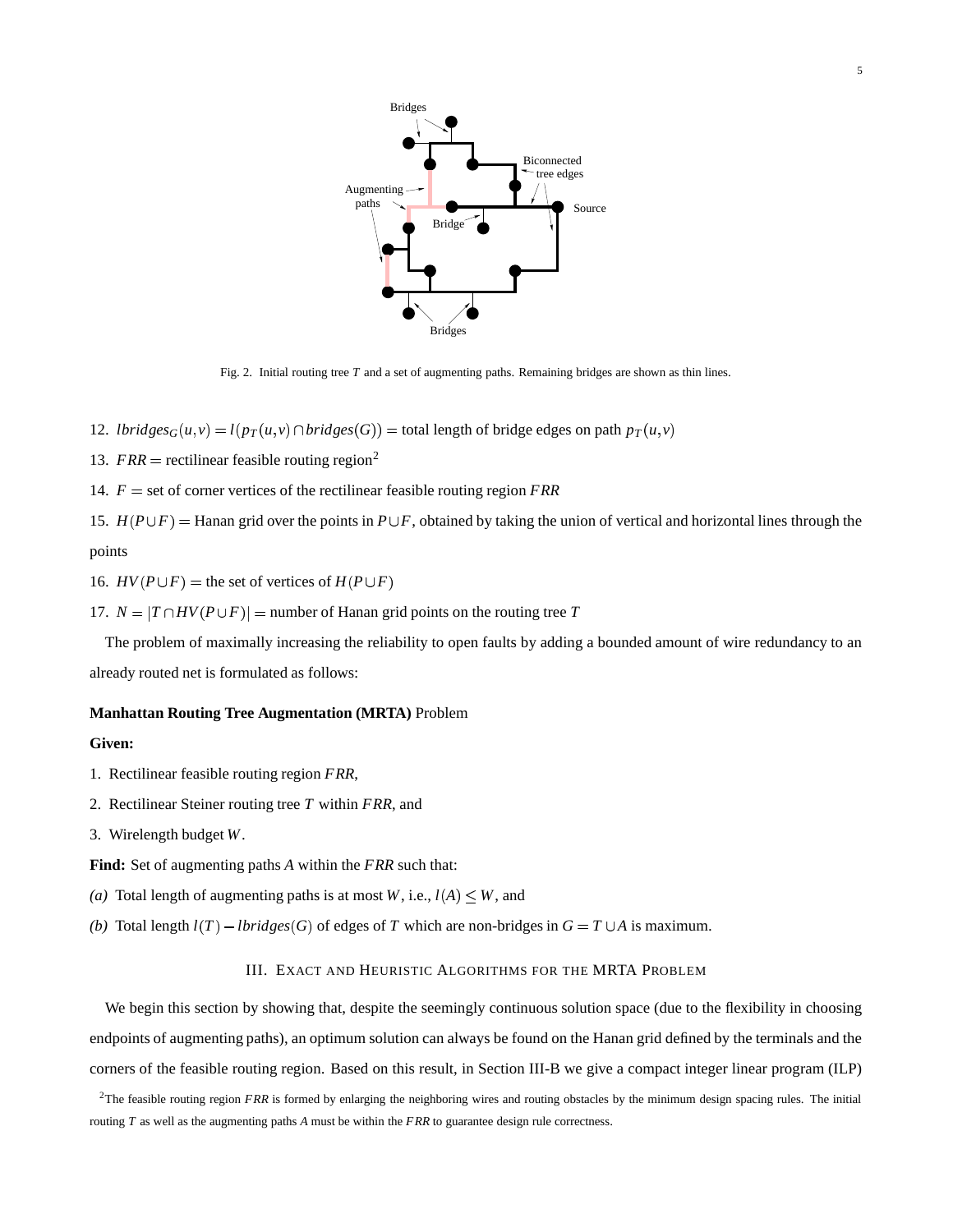

Fig. 3. (i) If augmenting path *a* connects two parallel edges, then  $l(G)$  remains constant when *a* slides horizontally, and for at least one direction *lbridges*  $(G)$ does not increase. (ii) Otherwise, *a* can be re-embedded along the Hanan grid lines.

formulation for the MRTA problem in which Steiner points are disallowed, and an ILP with exponentially many constraints for the MRTA problem with Steiner points. Finally, in Section III-C we describe an efficient greedy MRTA heuristic.

## *A. Reduction to Hanan Grid*

*Theorem 1:* There exists an optimum MRTA solution with all augmenting paths embedded on the Hanan grid defined by terminals and corners of the rectilinear feasible routing region.

*Proof:* If both ends of an augmenting path are Hanan grid vertices then clearly the whole augmenting path (which is a shortest path within the given rectilinear feasible routing region) can be routed along the Hanan grid. Assume that an optimum MRTA solution  $G = T \cup A$  has a non-Hanan augmenting path *a* ending at a point *p* which is not a Hanan grid vertex. Let *l* and *r* be the vertical Hanan grid lines immediately to the left and right of *p*, and let *h* be the horizontal line through *p*. There are two cases to consider:

*(i)* If the augmenting path *a* has the other end strictly between *l* and *r* on a horizontal edge of *G*, then, by optimality, it follows that *a* is a straight line segment. Sliding *a* horizontally does not change the total length  $l(G)$ , and there exists a horizontal sliding direction (either sliding towards *l* or sliding towards *r*) which does not increase the bridge length *lbridges* (*G*) (see Fig. 3(i)). By sliding *a* in this direction until it reaches the closest grid line we obtain another optimum solution for which the length of augmenting paths not embedded on the Hanan grid is reduced by an amount equal to the length of *a*.

*(ii)* Otherwise, let *q* be the first point, starting from *p*, where *a* crosses again  $l \cup h \cup r$  (such a point must exist, since every augmenting path creates a cycle with the rest of *G*). The portion of *a* between *p* and *q* can be re-embedded as an *L* shape along the Hanan grid (Fig. 3(ii)). Again, this gives an optimum solution with strictly shorter augmenting path length not embedded on the Hanan grid.

The theorem follows by repeating the above transformations (and the symmetrical vertical transformations) until all augmenting edges are completely embedded on the grid.

**Remark.** Notice that Theorem 1 does not guarantee that all augmenting path endpoints are Hanan grid vertices. It is easy to see that, due to the wirelength budget, endpoints which are not Hanan grid vertices may be required. However, Theorem 1 implies that this happens only when the augmenting path is parallel to an edge of the augmented tree *T*.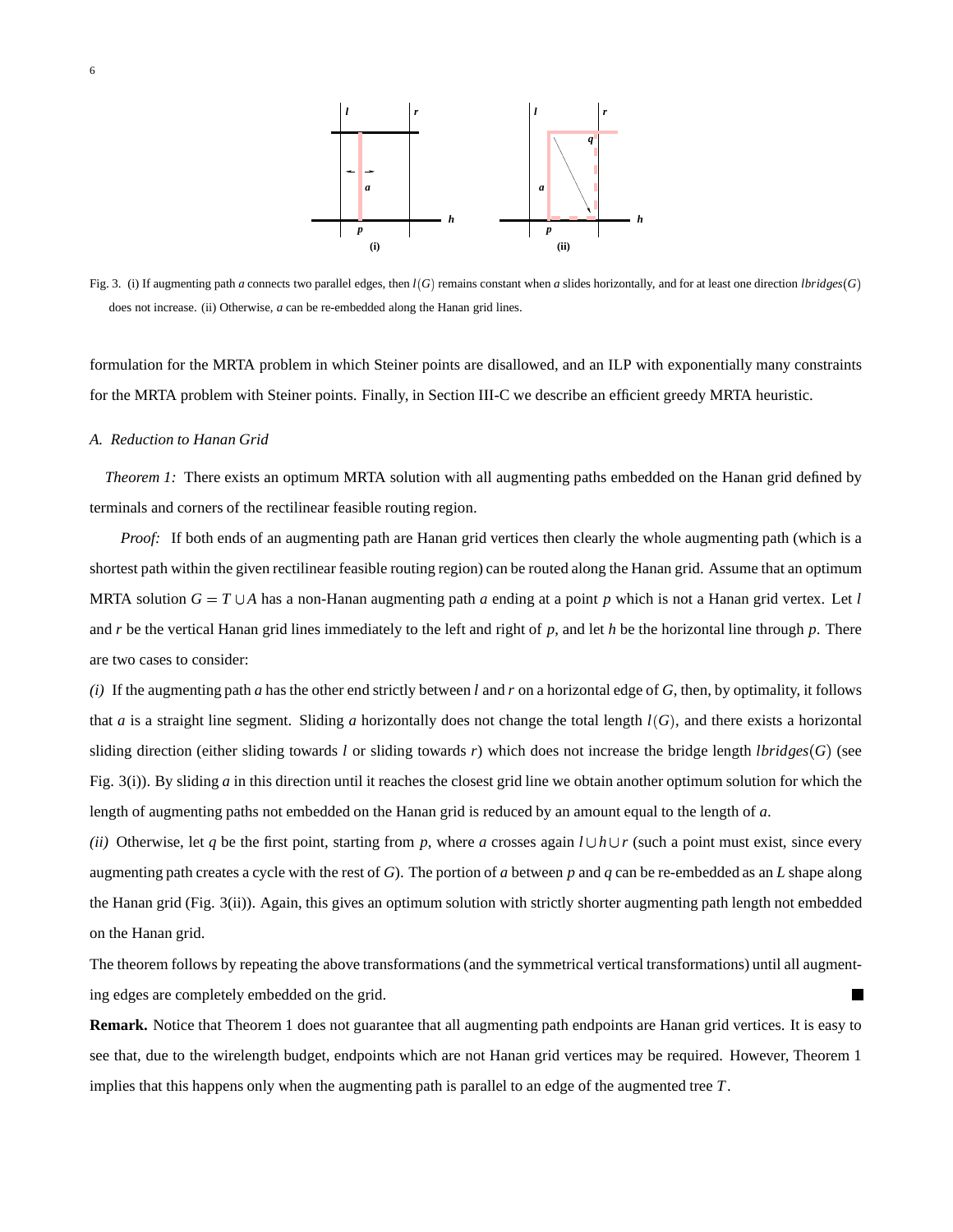#### *B. Integer Program Formulations*

Theorem 1 implies that the optimum MRTA can be found by considering only augmenting paths which are shortest paths between arbitrary vertices on the Hanan grid  $H(P \cup F)$ , plus, possibly, augmenting paths which are parallel to fragments of tree edges.

We first give an integer linear program (ILP) formulation for MRTA without Steiner points and without augmenting paths parallel to fragments of tree edges. To formulate this version of the problem as an integer program, we assign to each pair of vertices  $u, v \in T \cap HV(P \cup F)$  a 0/1 variable  $x_{u,v}$  indicating whether or not the augmenting path  $a(u, v)$  connecting u and v is used in the augmentation, i.e.,

$$
x_{u,v} = \begin{cases} 1 & \text{:} & a(u,v) \in A \\ 0 & \text{:} & a(u,v) \notin A \end{cases}
$$
 (1)

Also, we assign to each edge  $(u, v) \in T$  a 0/1 variable  $y_{u,v}$  indicating whether or not  $(u, v)$  is contained in a cycle of  $T \cup A$ , i.e.,

$$
y_{u,v} = \begin{cases} 1 & : (u,v) \in T - bridges(T \cup A) \\ 0 & : \text{otherwise} \end{cases}
$$
 (2)

Let  $T_u$  and  $T_v$  denote the two subtrees obtained from  $T$  after removing edge  $(u, v) \in T$ . Since Steiner points are disallowed, it follows that  $(u, v)$  is contained in a cycle of  $T \cup A$  if and only if A contains an augmenting path between  $T_u$  and  $T_v$ , i.e., if and only if there exist  $i \in T_u$  and  $j \in T_v$  such that  $a(i, j) \in A$ . Thus,  $y_{u,v} = 1$  if and only if  $\sum_{i \in T_u, j \in T_v} x_{i,j} \ge 1$ . The following integer program captures the MRTA without Steiner points and without augmenting paths parallel to fragments of tree edges. Here,  $l(u, v)$  denotes the length of edge  $(u, v) \in T$  and  $l_a(u, v)$  denotes the length of the augmenting path between *u* and *v*.

$$
\text{maximize} \sum_{(u,v)\in T} y_{u,v} l(u,v) \tag{3}
$$

such that

$$
\sum_{u,v \in T \cap HV(P \cup F)} x_{u,v} l_a(u,v) \leq W
$$
\n
$$
\sum_{i \in T_u, j \in T_v} x_{i,j} \geq y_{u,v}, \quad \forall (u,v) \in T
$$
\n
$$
x_{u,v} \in \{0,1\}, \quad \forall u,v \in T \cap HV(P \cup F)
$$
\n
$$
y_{u,v} \in \{0,1\}, \quad \forall (u,v) \in T
$$

In ILP (3), the objective is to maximize the total length of biconnected tree edges. The first constraint enforces the wirelength budget, and the following set of constraints ensures (based on the previous observation) that only edges of *T* contained in cycles of  $T \cup A$  are counted in the objective function.

We now modify ILP (3) to allow the use of augmenting paths parallel to fragments of tree edges. Such augmenting paths can further increase the total biconnected length, e.g., by fully utilizing the wirelength budget. The key observation is that we do not need to know the exact location of the parallel augmenting paths, and hence we do not need individual 0/1 variables for each such such path. It suffices to know their total length, represented in the following program by the variable *P*. This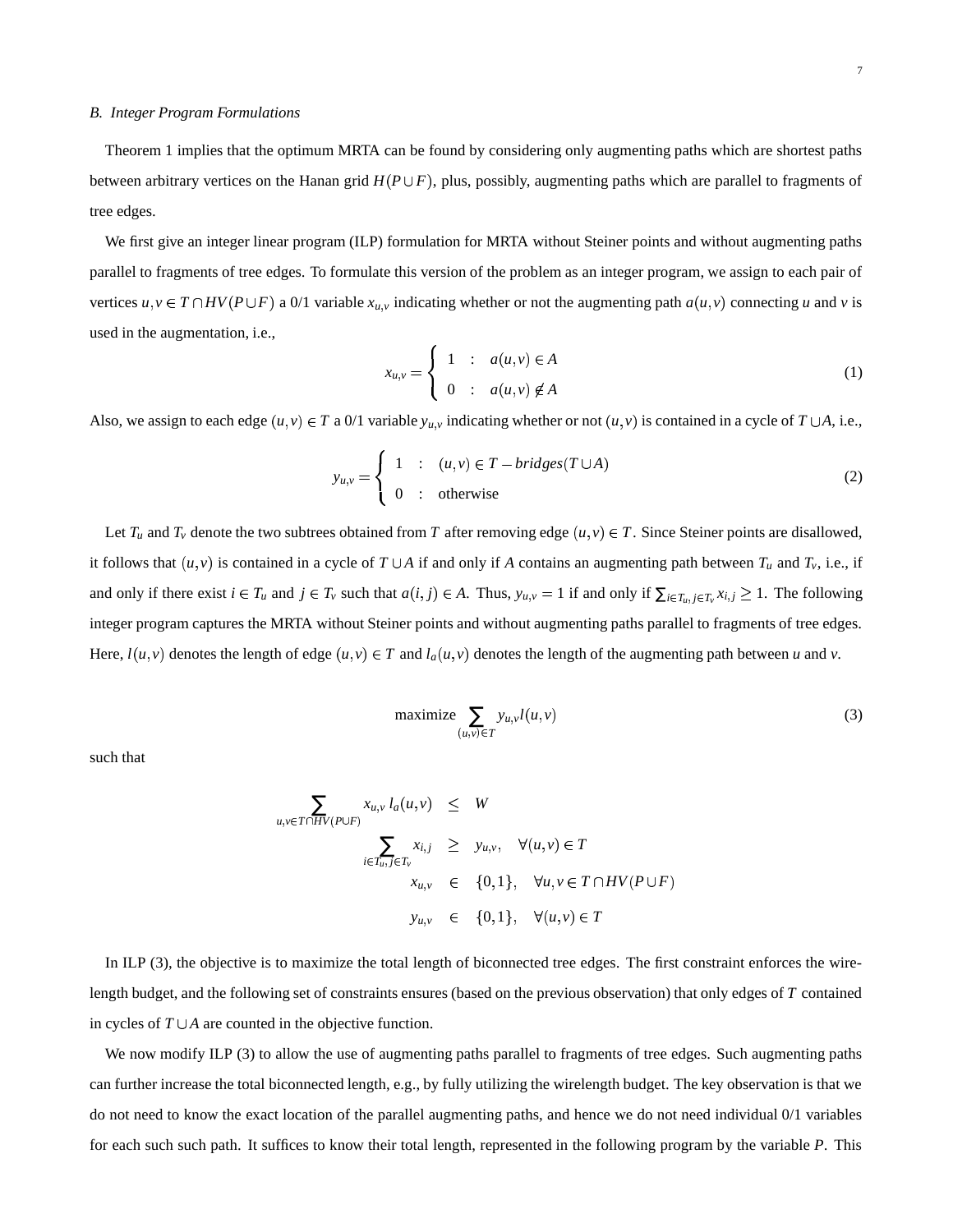length is now added to the left-hand side of the wirelength budget constraint, and also contributes directly to the objective function (i.e., to the total length of biconnected tree edges). The resulting integer program formulation is the following.

maximize 
$$
P + \sum_{(u,v)\in T} y_{u,v} l(u,v)
$$
 (4)

such that

$$
P + \sum_{u,v \in T \cap HV(P \cup F)} x_{u,v} l_a(u,v) \leq W
$$
  

$$
\sum_{i \in T_u, j \in T_v} x_{i,j} \geq y_{u,v}, \quad \forall (u,v) \in T
$$
  

$$
x_{u,v} \in \{0,1\}, \quad \forall u,v \in T \cap HV(P \cup F)
$$
  

$$
y_{u,v} \in \{0,1\}, \quad \forall (u,v) \in T
$$
  

$$
P \geq 0
$$

Similar to ILPs (3) and (4), the ILP formulation for MRTA with Steiner points uses  $0/1$  variables  $y_{u,v}$  indicating whether or not tree edges  $(u, v)$  are biconnected, and a variable  $P$  representing the total length of augmenting paths parallel to (fragments of) tree edges. In order to capture the possible use of Steiner points as ends of augmenting paths, we now use a 0/1 variable  $x_e$  for each edge *e* in the Hanan grid  $H(P \cup F)$ . The ILP sets  $x_e$  to 1 if any augmenting path uses *e*, and to 0 otherwise. The ILP formulation for MRTA with Steiner points is:

$$
\text{maximize } P + \sum_{(u,v)\in T} y_{u,v} l(u,v) \tag{5}
$$

such that

$$
P + \sum_{e \in H(P \cup F)} x_e l(e) = W
$$
  

$$
\sum_{e \in X} x_e \geq y_{u,v}, \quad \forall (u, v) \in T, X \in X_{u,v}
$$
  

$$
x_e \in \{0, 1\}, \quad \forall e \in H(P \cup F)
$$
  

$$
y_{u,v} \in \{0, 1\}, \quad \forall (u, v) \in T
$$
  

$$
P \geq 0
$$

Here  $l(u, v)$  is the length of edge  $(u, v) \in T$ ,  $l(e)$  is the length of Hanan grid edge e, and, for every  $(u, v) \in T$ ,  $X_{u,v}$  is the set of all Hanan grid cuts separating the two connected components,  $T_u$  and  $T_v$ , of  $T - (u, v)$ .

As in (3) and (4), the objective is to maximize the total length of biconnected tree edges (including those biconnected by adding augmenting paths parallel to fragments of tree edges), and the first constraint of (5) is enforcing the wirelength budget. Ensuring that  $y_{u,v}$  is set to 1 only if edge  $(u,v) \in T$  is biconnected requires now an exponential number of constraints. The formulation is based on the classic Max-Flow Min-Cut theorem, which guarantees that there exists a path between  $T_u$  and  $T_v$ consisting solely of edges *e* with  $x_e$  set to 1 if every cut separating  $T_u$  from  $T_v$  contains at least one such edge.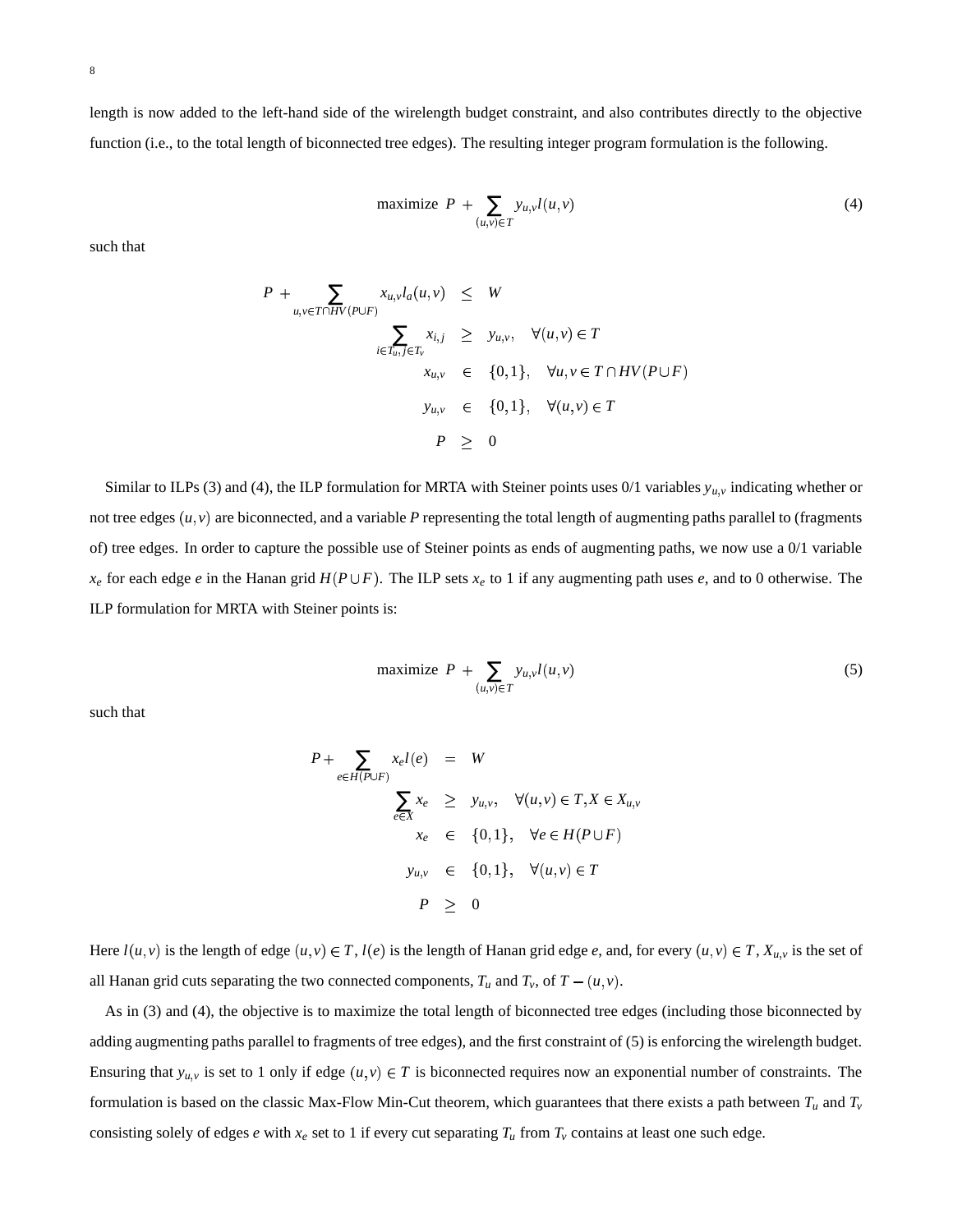| <b>Input:</b> Rectilinear feasible routing region $FRR$ with corners $F$ , routing tree $T$ for $P$ within $FRR$ , wirelength budget $W$                               |
|------------------------------------------------------------------------------------------------------------------------------------------------------------------------|
| <b>Output:</b> Set of augmenting paths A with $l(A) \leq W$                                                                                                            |
|                                                                                                                                                                        |
| 1. bridges $(G) = G = T$ , $A = \emptyset$ , $V = T \cap HV(P \cup F)$                                                                                                 |
| 2. For each $u \in V$ , compute the lengths $l_a(u, v)$ of the shortest paths from u to each $v \in V$ by running Dijkstra's algorithm with u as the source            |
| 3. For each node $u \in V$ , compute the length $lbridge_{G}(u, v)$ of the bridges between u and each $v \in V$ by a depth first search traversal of T with u as       |
| the source                                                                                                                                                             |
| 4. Find, among paths $a(u, v)$ with $l(A) + l_a(u, v) \leq W$ , an augmenting path $a(u^*, v^*)$ maximizing $lbridge_{\mathcal{G}}(u, v)/l_a(u, v)$                    |
| 5. If $lbridges_G(u^*, v^*)/l_a(u^*, v^*) \ge 1$ then                                                                                                                  |
| $A = A \cup a(u^*, v^*), \quad G = G \cup a(u^*, v^*)$                                                                                                                 |
| $bridges(G) = bridges(G) - p_T(u^*, v^*)$                                                                                                                              |
| $V = V \cup (a(u^*, v^*) \cap HV(P \cup F))$                                                                                                                           |
| For each $u \in a(u^*, v^*) \cap HV(P \cup F)$ , compute the lengths $l_a(u, v)$ of the shortest paths from u to each $v \in V$ by running Dijkstra's algorithm with u |
| as the source                                                                                                                                                          |
| Go to Step 3                                                                                                                                                           |
| 6. Else Exit                                                                                                                                                           |

## Fig. 4. The greedy MRTA algorithm.

**Remark.** We note that, despite its exponential size, the fractional relaxation of ILP (5) can still be solved in polynomial time, e.g., by using the Ellipsoid algorithm [6] with a separation oracle that runs a min-cut algorithm for each  $(u, v) \in T$  to check feasibility of any given solution. This can be combined with a standard branch-and-bound procedure for finding the optimum integer solution. However, the resulting runtime is likely to be much higher than that required for solving ILPs (3) and (4).

#### *C. The Greedy MRTA Algorithm*

In this section we propose a greedy algorithm for the MRTA problem. Our algorithm (see Fig. 4) iteratively adds an augmenting path  $a(u, v)$  that maximizes the ratio *lbridges* $_G(u, v)/l_a(u, v)$  between the length of bridge edges between *u* and *v* and the length of the augmenting path. In every step the algorithm considers only augmenting paths  $a(u, v)$  that fit within the remaining wirelength budget and have *lbridges* $_G(u, v)/l_a(u, v) \ge 1$  (since otherwise it is better to simply use augmenting paths parallel to tree edges).

In order to efficiently compute the best augmenting path in each greedy iteration, we precompute the length of all shortest augmenting paths  $a(u, v)$  by running Dijkstra's algorithm with each  $u \in T \cap HV(P \cup F)$  as the source. Further, we compute bridge edge lengths  $lbridge_{G}(u, v)$  by executing one depth-first search traversal of  $T$  from each  $u \in T \cap HV(P \cup F)$ . Whenever an augmenting path *a* is added to *G*, we update the set of possible augmenting path endpoints to include Hanan grid vertices on *a*, and compute the lengths of all shortest augmenting paths originating at these points with  $|a \cap HV(P \cup F)|$  more runs of Dijkstra's algorithm. It can be checked that the number of possible augmenting path endpoints does not exceed 2*N* throughout the algorithm, where  $N = |T \cap HV(P \cup F)|$ . Thus, with this implementation, the greedy algorithm runs in  $O(ND + N^2K)$ time, where *D* is the runtime of Dijkstra's algorithm on  $H(P \cup F)^3$  and *K* is the number of augmenting paths (typically a small fraction of *N*). Without routing obstacles Dijkstra's algorithm becomes unnecessary since  $l_a(u, v)$  is given by the rectilinear distance between *u* and *v*. In this case the greedy algorithm runs in  $O(N^2K)$  time.

<sup>3</sup>For a Fibonacci heap implementation of Dijkstra's algorithm [3],  $D = O(|P \cup F|^2 \log |P \cup F|)$ . Since edges of  $H(P \cup F)$  have positive integer weights, it is possible to improve the asymptotic bound on the running time by replacing Dijkstra's algorithm with Thorup's recent linear-time single-source shortest path algorithm [19]. For Thorup's algorithm, *D* becomes proportional to the number of vertices and edges in  $H(P \cup F)$ , i.e.,  $D = O(|P \cup F|^2)$ .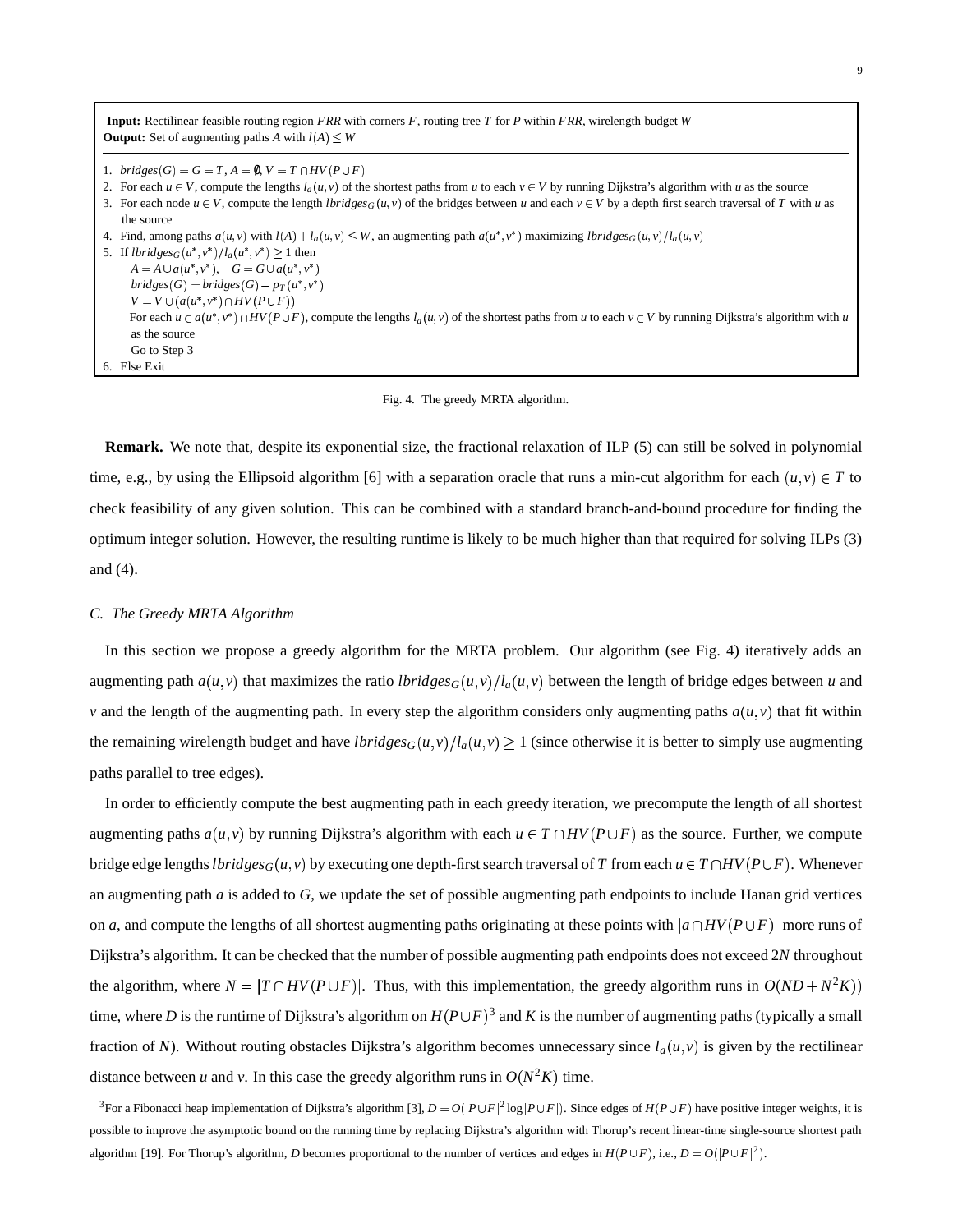#### IV. EXPERIMENTAL RESULTS

We compare our integer program and the greedy MRTA algorithm with two existing algorithms:

 A greedy best-drop heuristic in [11] which selects augmentation edges by finding minimum-weight branching in an appropriately defined directed graph. The best-drop heuristic is reported to find high-quality solutions for a host of connectivity problems, including 2-edge-connectivity augmentation with no wirelength budget.<sup>4</sup>

 A genetic algorithm enhanced by using a compact edge set representation, problem specific variation operators and a stochastic local improvement algorithm to reduce solution space [17].

We implement three versions of the greedy MRTA algorithm:

(a) Considering all augmenting paths  $a(u, v)$  for which  $u, v$  are either terminals, Steiner points, or corners of edges of *T*.

*(b)* Considering all augmenting paths  $a(u, v)$  for which  $u, v \in T \cap HV(P \cup F)$ , i.e., all paths in (a) plus paths with one or both ends at the projection of a terminal on an edge of *T*.

(c) Considering all augmenting paths  $a(u, v)$  for which  $u, v \in (T \cup A) \cap VH(P \cup F)$ , i.e., all paths in (b) plus paths with one or both ends at the projection of a terminal on an already added augmenting path.

The (c) version of the greedy MRTA algorithm gave almost identical results to the (b) version in experiments with  $1 - 20\%$ wirelength budget and  $5 - 20$  terminals, and therefore we omit its results.

We also implemented versions (a) and (b) for the Best-Drop and ILP algorithms. Version (b) of the ILP algorithm corresponds to solving exactly the integer program formulation (4); version (a) is based on the same formulation written for the smaller set of allowed augmenting paths. Formulation (5), which allows the use of arbitrary paths on the Hanan grid and insertion of new Steiner points, was not used in the experiments due to the prohibitive running time required by its solution.

The integer program (4) was solved using the CPLEX 7.0 MIP optimizer, the other three algorithms were implemented in C/C++ and compiled with g++ version 2.95. All experiments were conducted on a SUN SPARC Ultra-10 workstation with 256MB memory. For each instance size  $n \in \{5, 10, 50, 100, 500, 1000\}$  we generated 100 instances uniformly at random from a  $10,000 \times 10,000$  grid. For each instance, a Steiner minimum tree is constructed using the ER heuristic [1] and then augmented (assuming no routing obstacles) by the four compared algorithms. Table I shows the statistics on the number of nodes (including wire turns), number of leaves, and total wirelength of the initial trees.

Table II gives the number of augmenting paths, percentage of biconnected tree edges, and runtime for versions (a) and (b) of the greedy MRTA, Best-Drop, and ILP algorithms. The results show that (b)-versions of the algorithms achieve significantly better solution quality than (a)-versions for small wirelength increased budgets; in the case of the greedy MRTA algorithm version (b) is better than version (a) by as much as 18 54%. Table III gives the results obtained by the greedy MRTA, Best-Drop, Genetic, and ILP algorithms when there is no restriction on the added wirelength.

The results show that the greedy MRTA algorithm is the fastest of the compared algorithms, scaling up to 1,000 sinks. For  $1 - 20\%$  wirelength budgets the greedy MRTA algorithm is also outperforming the other heuristics in solution quality, finding solutions within 1-2% of the optimum computed by CPLEX for all wirelength budgets. The much slower Best-Drop and Genetic heuristics outperform greedy MRTA only for unlimited wirelength budget and small number of sinks, and then

<sup>4</sup>We have modified the code in [11] to enforce a specified wirelength budget.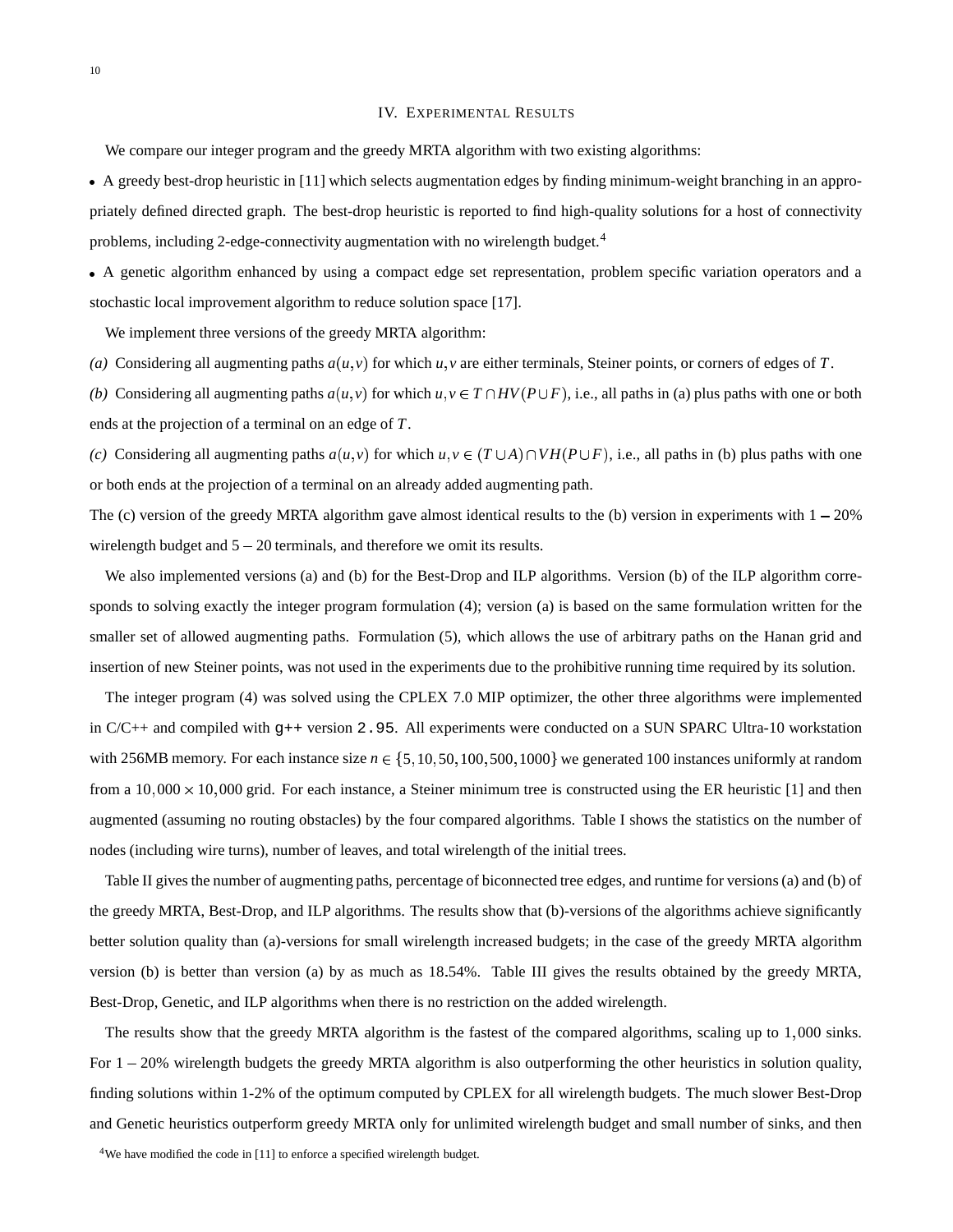| #Sinks | #Nodes  | #Leaves | Length    |
|--------|---------|---------|-----------|
| 5      | 9.09    | 3.60    | 14801.50  |
| 10     | 19.68   | 6.32    | 23926.63  |
| 20     | 40.63   | 10.85   | 34660.11  |
| 50     | 103.77  | 25.38   | 54305.56  |
| 100    | 207.99  | 50.17   | 75806.31  |
| 200    | 417.24  | 98.19   | 106486.30 |
| 500    | 1045.48 | 241.68  | 167176.87 |
| 1000   | 2087.66 | 480.93  | 234839.26 |

| TABLE | I |
|-------|---|
|-------|---|

INITIAL ROUTING STATISTICS (AVERAGES OVER 100 RANDOM INSTANCES OF EACH SIZE).

by a very small amount.

The tradeoff curves between biconnectivity and wirelength increase achieved by the ILP, Greedy, and Best-Drop algorithms on random testcases with 20 sinks are given in Figure 5. The tradeoff curves are well above the 1:1 tradeoff achieved by wire doubling, which was included in the figure as a comparison term. For wirelength increase budgets of around 20%, the achieved biconnectivity is more than 3 times larger than the increase in wirelength, and therefore the decrease in open critical achieved by biconnectivity is very likely much greater than the increase in short critical area due to the extra wirelength. Figure 6 shows the tradeoff curves between optimum biconnectivity and the higher wirelength increase caused by the presence of obstacles (again for random 20 sink nets). The tradeoff remains favorable to overall manufacturing reliability improvements even when augmenting paths have an average detour length of as much as 50%.

As expected, MRTA biconnectivity increases with the wirelength budget, e.g., it increases from 34 19% under 1% wirelength budget to 87 73% under 20% wirelength budget for 1000 sink instances. Interestingly, the biconnectivity also increases significantly with the number of sinks, e.g., from 1.12% for 5 sinks to 34.19% for 1000 sinks for 1% wirelength budget. Table IV shows statistics for the first augmenting path added by greedy MRTA. This path has a ratio between biconnected length and wirelength increase as large as 80 for 1,000 sinks, and already achieves a significant improvement in routing reliability at a very low wirelength increase cost.

The impact of non-tree augmentation on maximum delay and delay variation due to process variability was verified by running SPICE simulation on two sets of 14 instances each. The first set consisted of non-critical nets extracted from a recent industry design and routed by Cadence WarpRouter using minimum-area optimization, while the second set consisted of randomly generated nets routed using the timing-driven P-Tree algorithm [13] with buffer insertion disabled and identical sink required-arrival times. Each interconnect was represented by a  $\Pi$  model and driven by a 1.8V voltage source with a ramped input signal of 150*ps* slew time. 50% delay from the source to each sink was simulated based on 180*nm* ITRS predictive technology model beta version [9] with the following parameters: unit wire resistance  $r = 0.040\Omega/\mu m$ , unit wire capacitance  $c = 0.259$  *fF* /*µm*, sink capacitance  $c_t = 63.358$  *fF* and source driving resistance  $R_b = 139.434 \Omega$ .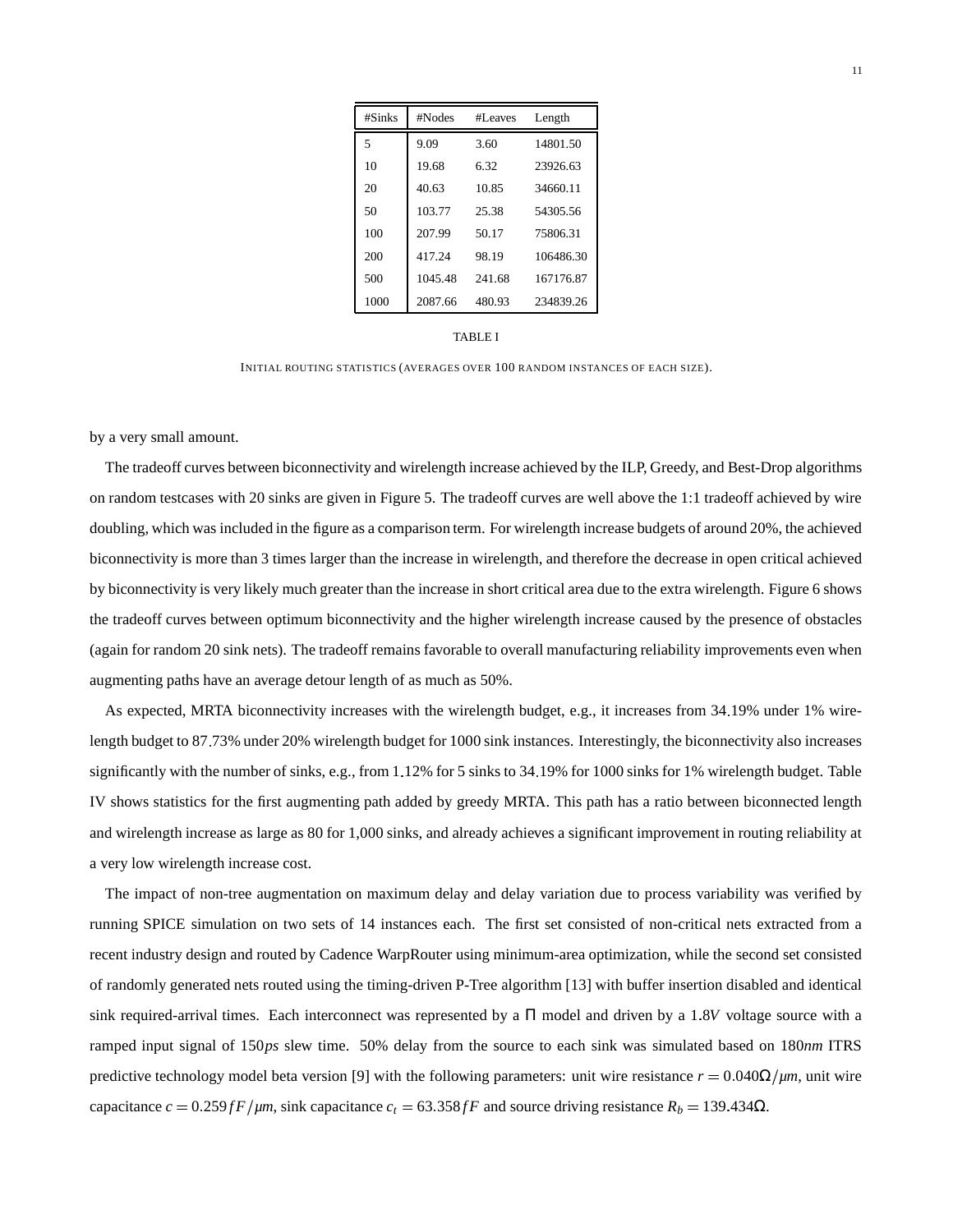|       |                 |              | Greedy(a)     |            |              | Greedy(b)     |                          |          | $Best-Drop(a)$       |                          |          | Best-Drop(b)         |              |             | ILP(a) |                          |              | ILP(b)                      |            |
|-------|-----------------|--------------|---------------|------------|--------------|---------------|--------------------------|----------|----------------------|--------------------------|----------|----------------------|--------------|-------------|--------|--------------------------|--------------|-----------------------------|------------|
| WL    | #Sinks #AUG %BI |              |               | <b>CPU</b> | #AUG %BI     |               | <b>CPU</b>               | #AUG %BI |                      | <b>CPU</b>               | #AUG %BI |                      | <b>CPU</b>   | #AUG %BI    |        |                          | CPU #AUG %BI |                             | <b>CPU</b> |
| Incr. |                 |              | EDGE CONN SEC |            |              | EDGE CONN SEC |                          |          | <b>EDGE CONN SEC</b> |                          |          | <b>EDGE CONN SEC</b> |              |             |        |                          |              | EDGE CONN SEC EDGE CONN SEC |            |
|       | 5               | 0.45         | 1.12          | 0.00       | 0.63         | 2.12          | 0.00                     | 0.45     | 1.12                 | 0.04                     | 0.51     | 1.12                 | 0.09         | 0.01        | 1.12   | 0.00                     | 0.15         | 2.12                        | $0.00\,$   |
|       | 10              | 1.66         | 1.07          | 0.00       | 2.76         | 1.85          | 0.00                     | 1.56     | 1.01                 | 2.88                     | 2.03     | 1.01                 | 27.71        | 0.06        | 1.07   | 0.00                     | 0.40         | 1.85                        | $0.00\,$   |
|       | 20              | 2.82         | 1.31          | 0.01       | 4.74         | 2.18          | 0.05                     | 2.76     | 1.07                 | 102.93 5.00              |          | 2.04                 | 6976.65 0.28 |             | 1.32   | 0.01                     | 1.25         | 2.19                        | $0.18\,$   |
|       | 50              | 4.75         | 2.01          | 0.08       | 7.54         | 2.86          | 1.23                     |          |                      |                          |          |                      |              | 1.51        | 2.04   | 0.38                     |              |                             |            |
| 1%    | 100             | 6.04         | 2.79          | 0.42       | 9.46         | 3.84          | 11.59                    |          |                      |                          |          |                      |              | 2.43        | 2.86   | 2.97                     |              |                             |            |
|       | 200             | 5.69         | 17.73         | 1.59       |              |               |                          |          |                      |                          |          |                      |              |             |        |                          |              |                             |            |
|       | 500             | 8.59         | 29.57         | 15.08      |              |               |                          |          |                      |                          |          |                      |              |             |        |                          |              |                             |            |
|       | 1000            | 11.26        | 34.19         | 78.12      |              |               |                          |          |                      |                          |          |                      |              |             |        |                          |              |                             |            |
|       | 5               | 0.79         | 2.12          | 0.00       | 1.07         | 3.14          | 0.00                     | 0.76     | 2.12                 | 0.07                     | 0.90     | 2.31                 | 0.16         | 0.01        | 2.12   | 0.00                     | 0.16         | 3.14                        | $0.00\,$   |
|       | 10              | 2.20         | 2.21          | 0.00       | 3.33         | 3.29          | 0.00                     | 2.12     | 2.04                 | 3.96                     | 2.67     | 2.04                 | 37.70        | 0.13        | 2.21   | 0.00                     | 0.58         | 3.29                        | $0.00\,$   |
|       | 20              | 3.42         | 2.92          | 0.01       | 5.16         | 4.26          | 0.06                     | 3.46     | 2.14                 | 129.56 4.00              |          | 3.64                 | 5843.05 0.63 |             | 2.93   | 0.02                     | 1.79         | 4.28                        | 0.25       |
|       | 50              | 5.45         | 4.81          | 0.09       | 7.85         | 6.11          | 1.27                     |          |                      |                          |          |                      |              | 1.94        | 4.91   | 0.42                     |              |                             |            |
| 2%    | 100             | 5.61         | 19.49         | 0.38       | 9.24         | 21.18         | 11.23                    |          |                      |                          |          |                      |              | 2.00        | 19.57  | 3.10                     |              |                             |            |
|       | 200             | 7.15         | 33.77         | 1.97       |              |               |                          |          |                      |                          |          |                      |              |             |        |                          |              |                             |            |
|       | 500             | 10.23        | 42.34         | 17.79      |              |               |                          |          |                      |                          |          |                      |              |             |        |                          |              |                             |            |
|       | 1000            | 16.28        | 45.14         | 112.15     |              |               |                          |          |                      |                          |          |                      |              |             |        |                          |              |                             |            |
|       | 5               | 1.48         | 5.56          | 0.00       | 1.78         | 6.31          | 0.00                     | 1.49     | 5.09                 | 0.14                     | 1.65     | 5.32                 | 0.30         | 0.06        | 5.56   | 0.00                     | 0.20         | 6.31                        | $0.00\,$   |
|       | 10              | 2.89         | 6.35          | 0.00       | 3.96         | 8.29          | 0.00                     | 2.99     | 5.37                 | 5.40                     | 3.46     | 5.52                 | 48.37        | 0.41        | 6.36   | 0.00                     | 1.10         | 8.32                        | 0.0        |
|       | 20              | 4.07         | 9.25          | 0.01       | 6.25         | 11.69         | 0.07                     | 4.56     | 6.36                 | 163.72 7.00              |          | 8.00                 | 6691.95 1.42 |             | 9.56   | 0.03                     | 2.37         | 12.10                       | 0.29       |
|       | 50              | 5.48         | 34.17         | 0.09       | 8.37         | 35.55         | 1.32                     |          |                      |                          |          |                      |              | 1.97        | 34.95  | 0.46                     |              |                             |            |
| 5%    | 100             | 7.23         | 46.95         | 0.48       | 11.48        | 48.16         | 13.67                    |          |                      |                          |          |                      |              | 3.35        | 47.90  | 3.52                     |              |                             |            |
|       | 200             | 10.42        | 55.74         | 2.82       |              |               |                          |          |                      |                          |          |                      |              |             |        |                          |              |                             |            |
|       | 500             | 18.28        | 59.81         | 31.54      |              |               |                          |          |                      |                          |          |                      |              |             |        |                          |              |                             |            |
|       | 1000            | 31.91        | 61.29         | 218.11     |              |               |                          |          |                      |                          |          |                      |              |             |        |                          |              |                             |            |
|       | 5               | 2.12         | 11.30         | 0.00       | 2.31         | 12.24         | 0.00                     | 2.11     | 9.89                 | 0.20                     | 2.26     | 10.44                | 0.41         | 0.13        | 11.30  | 0.00                     | 0.31         | 12.30                       | 0.00       |
|       | 10              | 3.58         | 14.41         | 0.00       | 4.48         | 17.95         | 0.00                     | 3.92     | 10.84                | 7.11                     | 4.48     | 12.04                | 61.73        | 0.91        | 14.46  | 0.01                     | 1.67         | 18.11                       | 0.02       |
|       | 20              | 4.26         | 30.53         | 0.01       | 5.98         | 35.56         | 0.06                     | 4.98     | 23.68                | 173.12 6.00              |          | 28.25                | 5516.75 1.52 |             | 31.15  | 0.04                     | 2.49         | 36.32                       | 0.33       |
|       | 50              | 6.60         | 56.95         | 0.11       | 9.76         | 58.58         | 1.51                     |          |                      |                          |          |                      |              | 2.96        | 58.04  | 0.58                     |              |                             |            |
| 10%   | 100             | 10.05        | 65.87         | 0.66       | 14.22        | 66.76         | 16.69                    |          |                      |                          |          |                      |              | 5.55        | 67.00  | 5.81                     |              |                             |            |
|       | 200             | 15.99        | 71.33         | 4.28       |              |               |                          |          |                      |                          |          |                      |              |             |        |                          |              |                             |            |
|       | 500             | 33.28        | 73.56         | 56.77      |              |               |                          |          |                      |                          |          |                      |              |             |        |                          |              |                             |            |
|       | 1000            | 62.14        | 74.49         | 420.91     |              |               | $\overline{\phantom{a}}$ |          |                      | $\overline{\phantom{a}}$ |          |                      |              |             |        | $\overline{a}$           |              |                             |            |
|       | 5               | 2.30         | 23.90         | 0.00       | 2.66         | 27.21         | 0.00                     | 2.58     | 21.41                | 0.24                     | 2.79     | 23.61                | 0.50         | 0.36        | 23.90  | 0.00                     | 0.66         | 27.20                       | 0.00       |
|       | 10              | 3.70         | 38.13         | 0.00       | 5.07         | 43.96         | 0.01                     | 4.11     | 32.87                | 7.19                     | 4.58     | 35.97                | 58.41        | 1.32        | 39.01  | 0.01 1.93                |              | 45.10                       | 0.03       |
|       | 20              | 5.45         | 64.94         | 0.01       | 7.49         | 66.92         | 0.08                     | 6.21     | 58.30                | 195.86 6.00              |          | 61.11                | 5879.08 2.15 |             | 66.64  | 0.05 3.36                |              | 68.54                       | 0.47       |
|       | 50              | 10.12        | 77.96         | 0.16       | 37.94        | 79.13         | 5.48                     |          |                      |                          |          |                      |              | 5.10        | 79.56  | 0.93                     |              |                             |            |
| 20%   | 100             | 17.05        | 83.29         | 1.10       | 123.99 83.88 |               | 133.99                   |          |                      |                          |          |                      |              | 10.56 84.44 |        | 8.62                     |              |                             |            |
|       | 200             | 34.08        | 85.86         | 8.98       |              |               |                          |          |                      |                          |          |                      |              |             |        |                          |              |                             |            |
|       | 500             | 82.16        | 87.15         | 137.62     |              |               |                          |          |                      |                          |          |                      |              |             |        |                          |              |                             |            |
|       | 1000            | 164.74 87.73 |               | 1093.20    |              |               |                          |          |                      |                          |          |                      |              |             |        | $\overline{\phantom{a}}$ |              |                             |            |

# TABLE II

COMPARISON OF GREEDY MRTA, BEST-DROP, AND CPLEX ILP (ALL RESULTS ARE AVERAGES OVER 100 RANDOM INSTANCES). (A) VERSIONS USE ONLY TERMINALS OR STEINER POINTS OF *T* AS ENDPOINTS OF AUGMENTATION PATHS, (B) VERSIONS CAN USE ALL HANAN GRID VERTICES

THAT ARE ON TREE EDGES.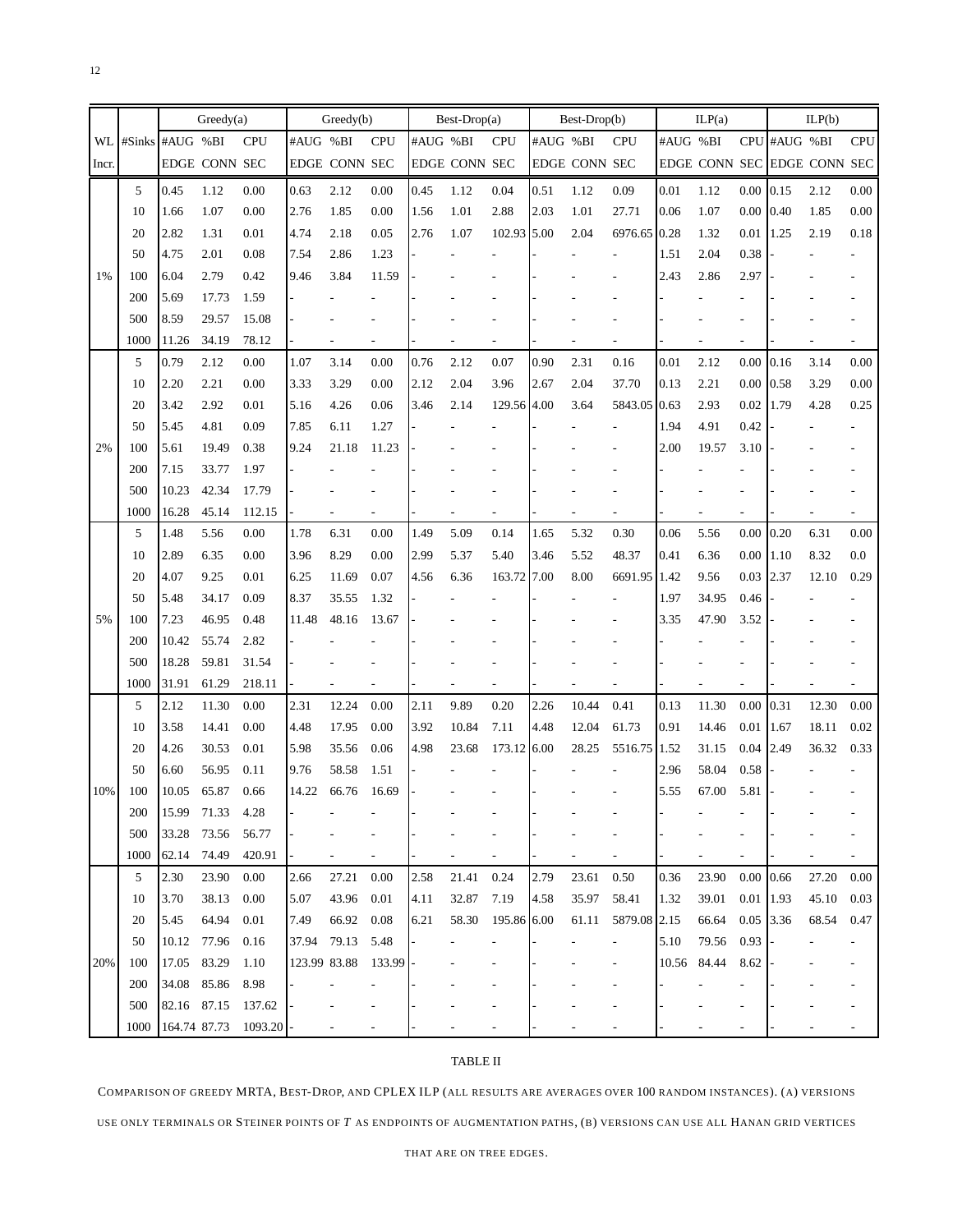|           |        |             | Greedy(a)  |            |             | $Best-Drop(a)$ |            |             | Genetic(a) |            |             | ILP(a)     |            |
|-----------|--------|-------------|------------|------------|-------------|----------------|------------|-------------|------------|------------|-------------|------------|------------|
| <b>WL</b> | #SINKS | #AUG        | % WL       | <b>CPU</b> | #AUG        | %WL            | <b>CPU</b> | #AUG        | %WL        | <b>CPU</b> | #AUG        | %WL        | <b>CPU</b> |
| Budget    |        | <b>EDGE</b> | <b>INC</b> | <b>SEC</b> | <b>EDGE</b> | <b>INC</b>     | <b>SEC</b> | <b>EDGE</b> | <b>INC</b> | <b>SEC</b> | <b>EDGE</b> | <b>INC</b> | <b>SEC</b> |
|           | 5      | 3.76        | 78.33      | 0.00       | 3.35        | 77.90          | 0.26       | 3.52        | 77.86      | 0.01       | 1.07        | 77.86      | 0.00       |
|           | 10     | 6.46        | 59.70      | 0.00       | 5.97        | 58.19          | 7.54       | 6.10        | 57.97      | 0.52       | 1.79        | 57.97      | 0.01       |
|           | 20     | 10.93       | 46.82      | 0.03       | 10.25       | 45.77          | 226.71     | 9.81        | 45.59      | 4.43       | 3.21        | 45.58      | 0.07       |
|           | 50     | 26.20       | 40.16      | 0.41       |             |                |            | 20.85       | 39.44      | 37.35      | 7.33        | 38.64      | 0.98       |
| 100%      | 100    | 51.10       | 36.27      | 3.26       |             |                |            | 39.48       | 39.30      | 181.08     | 13.30       | 35.11      | 8.21       |
|           | 200    | 100.49      | 34.10      | 26.12      | ۰.          |                |            | ٠           |            |            |             |            |            |
|           | 500    | 245.63      | 32.85      | 405.45     |             |                |            |             |            |            |             |            |            |
|           | 1000   | 484.47      | 32.27      | 3160.24    |             |                |            | ۰           |            |            |             |            |            |

## TABLE III

COMPARISON OF GREEDY MRTA, BEST-DROP, GENETIC, AND ILP ALGORITHMS FOR UNLIMITED WIRELENGTH BUDGET (AVERAGES OVER 100

RANDOM INSTANCES).



Fig. 5. Tradeoff curves between average biconnectivity and average wirelength increase (both measured as percentage of the original tree length) for the ILP, Greedy, and Best-Drop algorithms on random nets with 20 sinks. The 1:1 tradeoff achieved by wire doubling is included as a reference.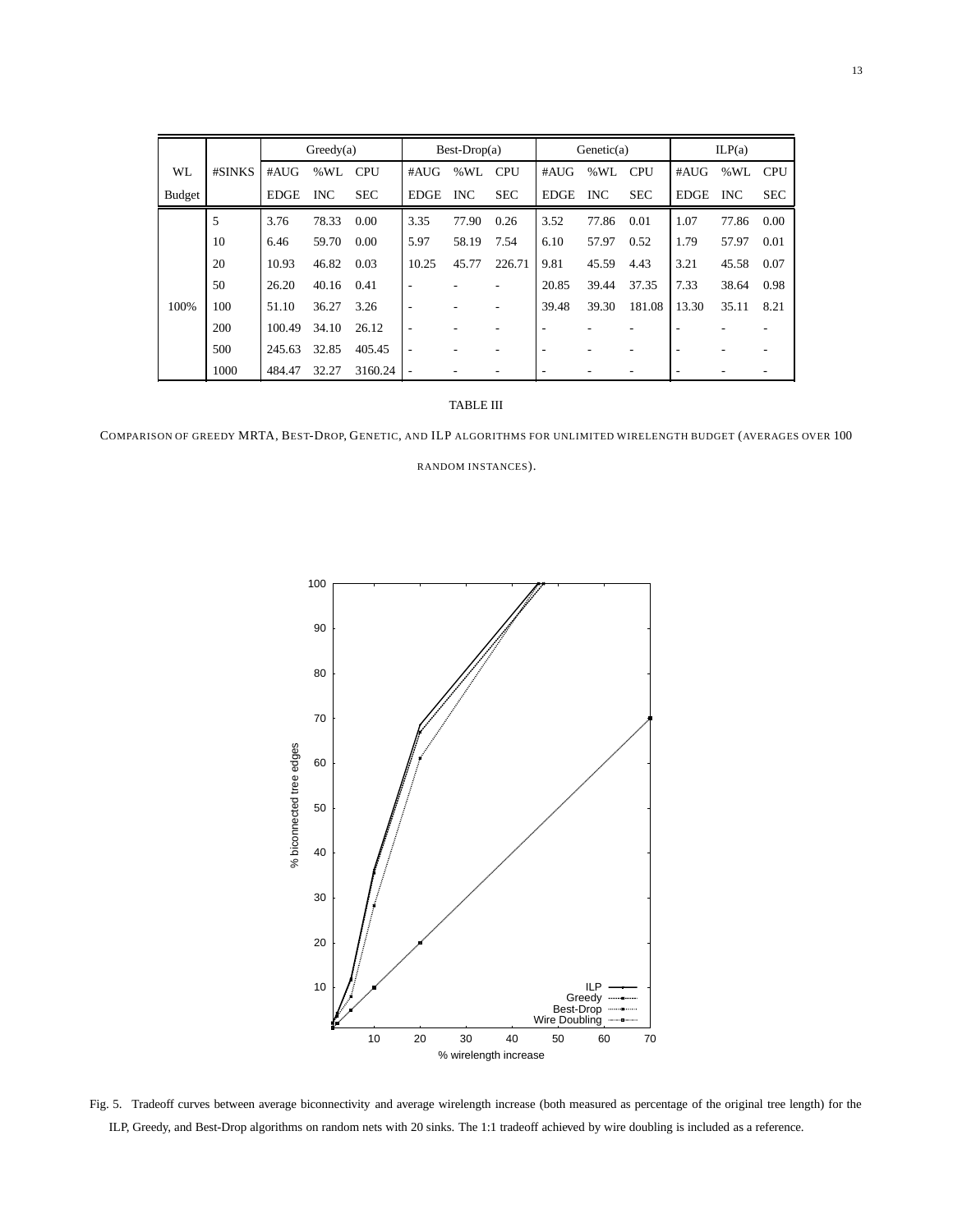

Fig. 6. Tradeoff curves between optimum biconnectivity and wirelength increase (both measured as percentage of the original tree length) for varying average detours caused by obstacles (random nets with 20 sinks).

For evaluating robustness to process variability we used an experiment which models systematic variation sources such as lens aberrations which cover 5-10mm ranges [16], [15], i.e., ranges that are larger than those covered today by unbuffered interconnect. Assuming 100% wire width correlation, we ran our simulations under three scenarios: nominal wire width, wire width reduced by  $dw = 6.67\%$ , and wire width increased by  $dw = 6.67\%$ . For each scenario we computed unit length wire capacitance using the formulas in [20] for parallel lines between two planes, including area, fringe, and coupling capacitances. The maximum 50% sink delay and its variation in percents are reported for the two sets of test instances in Tables V and VI. In these tables, the results under 0% wirelength budget correspond to the initial (area, respectively timing-optimized) routing trees.

Results for non-critical nets (Table V) show that non-tree augmentation continuously reduces maximum source-to-sink delays in most of the instances in our experiments (except *net* 10). An average of 28.26%, and maximum of 62.15% delay reduction can be achieved (for *net*12) with 20% wirelength budget. Non-tree augmentation also decreases the effect of process variation in most non-critical instances (except *net*4). An average of 13 79%, and maximum of 28 86% delay variation reduction is observed (for *net*12) when comparing nominal wire width *w* and *w dw* wire width. Results for timing-optimized interconnect trees (Table VI) show that non-tree augmentation still decreases the maximum source-to-sink delay by an average of 3 72% and a maximum of 39 04%. However, in some instances maximum source-to-sink delay can increase by as much as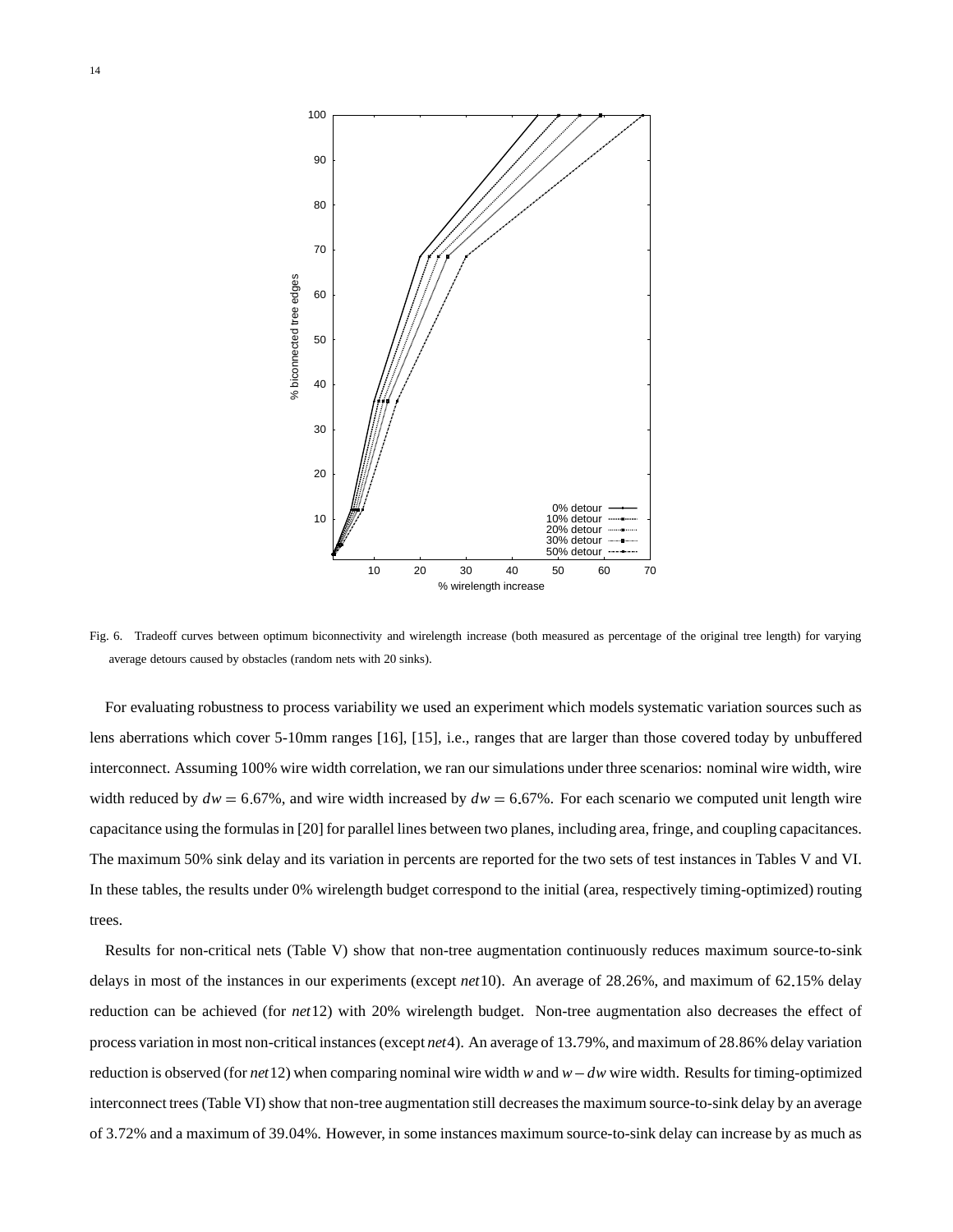6 47% due to non-tree augmentation. Non-tree augmentation decreases process variation in all the timing-optimized instances, with an average of 3.24% and a maximum of 12.17%.

An explanation of the above results is that non-tree augmenting paths can decrease interconnect source-to-sink delay by forming shorter connections, but can also increase interconnect delay due to increased capacitance.<sup>5</sup> The probability for nontree augmentation to form a shorter connection between the source and a critical sink is smaller in timing-optimized interconnect, which results in smaller improvements in maximum delay and delay variability. In general our non-tree augmentation scheme achieves better improvements in interconnect delay and variability for non-critical, area-optimized interconnects.

#### V. CONCLUSIONS AND FUTURE WORK

In this paper we have proposed the introduction of redundant interconnect as a post-routing optimization for manufacturing yield, reliability, and process variation robustness improvement. We have formulated the problem as a variant of the classic NP-hard 2-edge connectivity augmentation and proposed both practical integer program formulations and a well-scaling greedy algorithm which comes within 1-2% of the optimum on the average. Experiments on both randomly generated and industry testcases show that our methods achieve a significant increase in reliability (as measured by the percentage of biconnected tree edges) with very small increases in wirelength. Furthermore, SPICE simulations show that redundant interconnect also decreases maximum sink delay and delay variation due to process variability.

Our ongoing research explores simultaneous consideration of both open and short critical area in the augmentation process and chip level evaluation of the proposed algorithms. In particular, we are experimenting with modified augmenting path costs that take into account (1) the increase in short critical area due to routing extra wire adjacent to existing nets, and (2) routing congestion information. We are also studying optimal net ordering heuristics to be used in conjunction with the greedy augmentation algorithm, as well as extensions of the greedy algorithm to simultaneous augmentation of an entire set of nets (e.g., extracted from a sliding window of fixed size).

#### **REFERENCES**

- [1] M. Borah, R. M. Owens, and M. J. Irwin. A fast and simple Steiner routing heuristic. *Discrete Applied Mathematics*, 90:51–67, 1999.
- [2] V.K.R. Chiluvuri. Yield optimization in physical design: a review. In *Proceedings of the Fifth ACM/SIGDA Physical Design Workshop*, pages 198–206, 1996.
- [3] T.H. Cormen, C.E. Leiserson, and R.L. Rivest. *Introduction to algorithms, 2nd ed.* MIT Press, Cambridge, Massachusetts, 2001.
- [4] J. P. de Gyvez. Yield modeling and beol fundamentals. In *Proceedings of 2001 International Workshop on System-Level Interconnect Predition*, pages 135–163, 2001.
- [5] K.P. Eswaran and R.E. Tarjan. Augmentation problems. *SIAM Journal on Computing*, 5:653–665, 1976.
- [6] M. Grötschel, L. Lovász, and A. Schrijver. *Geometric algorithms and combinatorial optimization*. Second edition. Springer-Verlag, Berlin, 1993.
- [7] M. Grötschel, C.L. Monma, and M.Stoer. Design of survivable networks. In *Handbooks in Operations Research and Management Science, vol.* 7: *Network Models*, pages 617–672, Amsterdam, 1995. North-Holland.
- [8] T.-S. Hsu. *Graph augmentation and related problems: theory and practice*. PhD thesis, University of Texas at Austin, 1993.
- [9] http://www-device.eecs.berkeley.edu/˜ptm/.
- [10] E.P. Huijbregts, H.Xue, and J.A.G. Jess. Routing for reliable manufacturing. *IEEE Trans. on Semiconductor Manufacturing*, 8:188–194, 1995.

<sup>5</sup>Since path delays may both increase and decrease during non-tree augmentation, both setup and hold time violations may be introduced during this step. A simple solution to this problem is to follow non-tree augmentation by timing verification – any detected violations can be easily corrected by removing the corresponding augmentation paths.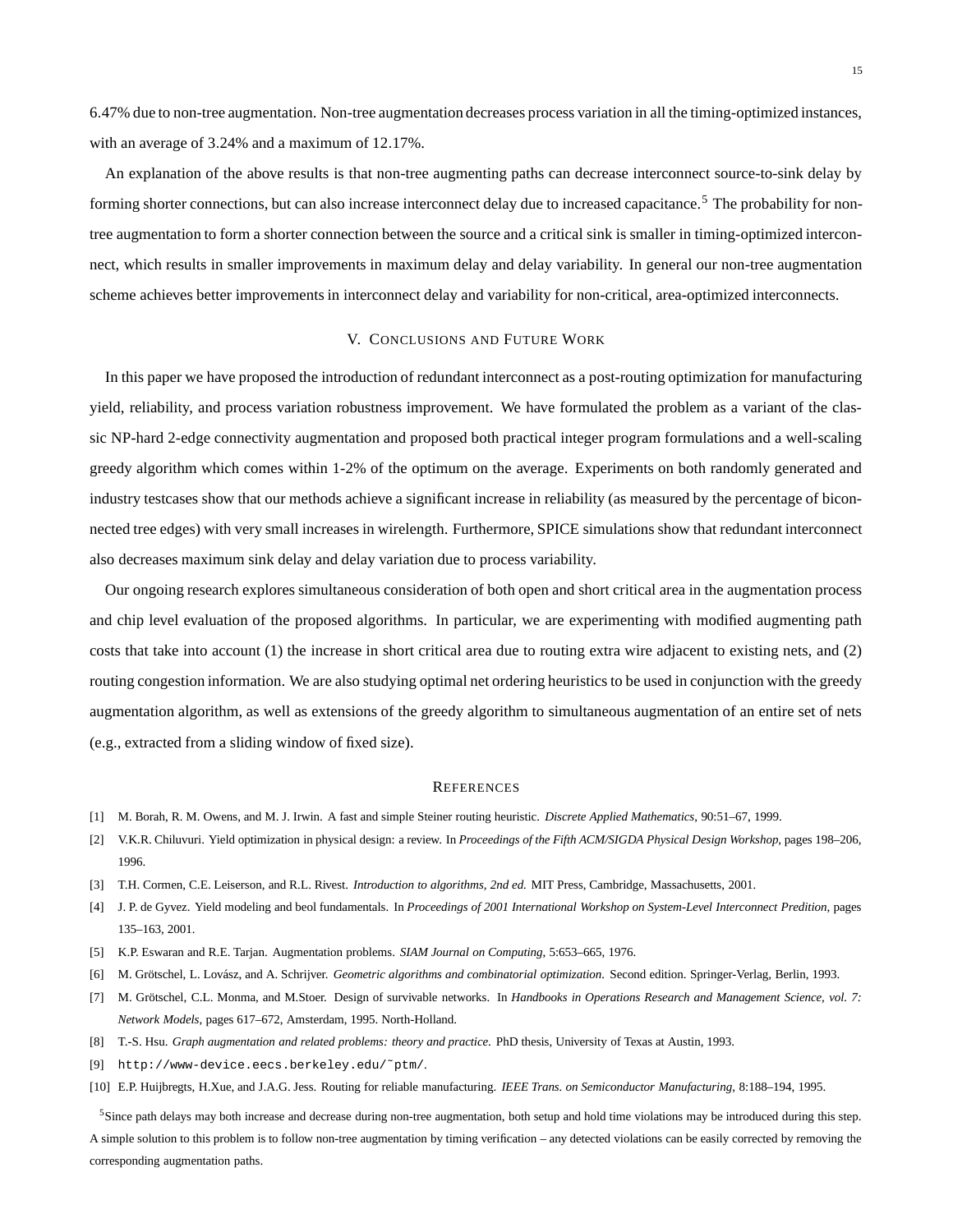| WL            | #SINK | %WL   | %BI         | <b>RATIO</b> | <b>CPU</b> |
|---------------|-------|-------|-------------|--------------|------------|
| <b>Budget</b> |       | INC   | <b>CONN</b> |              | <b>SEC</b> |
|               | 5     | 0.22  | 0.34        | 1.54545      | 0.00       |
|               | 10    | 0.51  | 0.58        | 1.13725      | 0.00       |
|               | 50    | 0.55  | 1.34        | 2.43636      | 0.02       |
| 1%            | 100   | 0.36  | 1.32        | 3.66667      | 0.07       |
|               | 500   | 0.37  | 17.27       | 46.6757      | 1.81       |
|               | 1000  | 0.18  | 14.32       | 79.5556      | 7.19       |
|               | 5     | 0.69  | 0.81        | 1.17391      | 0.00       |
|               | 10    | 1.13  | 1.34        | 1.18584      | 0.00       |
|               | 50    | 1.06  | 3.13        | 2.95283      | 0.02       |
| 2%            | 100   | 1.48  | 16.34       | 11.0405      | 0.07       |
|               | 500   | 0.37  | 17.27       | 46.6757      | 1.82       |
|               | 1000  | 0.18  | 14.32       | 79.5556      | 7.25       |
|               | 5     | 2.56  | 3.12        | 1.21875      | 0.00       |
|               | 10    | 2.72  | 4.04        | 1.48529      | 0.00       |
|               | 50    | 3.64  | 30.27       | 8.31593      | 0.02       |
| 5%            | 100   | 2.10  | 30.47       | 14.5095      | 0.07       |
|               | 500   | 0.37  | 17.27       | 46.6757      | 1.85       |
|               | 1000  | 0.18  | 14.32       | 79.5556      | 7.33       |
|               | 5     | 4.89  | 6.18        | 1.2638       | 0.00       |
|               | 10    | 5.69  | 9.74        | 1.71178      | 0.00       |
|               | 50    | 4.09  | 36.20       | 8.85086      | 0.02       |
| 10%           | 100   | 2.10  | 30.47       | 14.5095      | 0.07       |
|               | 500   | 0.37  | 17.27       | 46.6757      | 1.85       |
|               | 1000  | 0.18  | 14.32       | 79.5556      | 7.34       |
|               | 5     | 11.86 | 15.70       | 1.32378      | 0.00       |
|               | 10    | 11.15 | 27.52       | 2.46816      | 0.00       |
|               | 50    | 4.09  | 36.20       | 8.85086      | 0.02       |
| 20%           | 100   | 2.10  | 30.47       | 14.5095      | 0.07       |
|               | 500   | 0.37  | 17.27       | 46.6757      | 1.85       |
|               | 1000  | 0.18  | 14.32       | 79.5556      | 7.33       |
|               | 5     | 33.70 | 53.78       | 1.59585      | 0.00       |
|               | 10    | 16.76 | 46.93       | 2.80012      | 0.00       |
|               | 50    | 4.09  | 36.20       | 8.85086      | 0.02       |
| 100%          | 100   | 2.10  | 30.47       | 14.5095      | 0.07       |
|               | 500   | 0.37  | 17.27       | 46.6757      | 1.86       |
|               | 1000  | 0.18  | 14.32       | 79.5556      | 7.33       |

# TABLE IV

WIRELENGTH INCREASE, PERCENTAGE OF BICONNECTED TREE EDGES, *lbridges<sub>G</sub>* (*u*, *v*)/ $l_a(u, v)$  ratio, and CPU runtime due to first MRTA

AUGMENTATION PATH (AVERAGES OVER 100 RANDOM INSTANCES).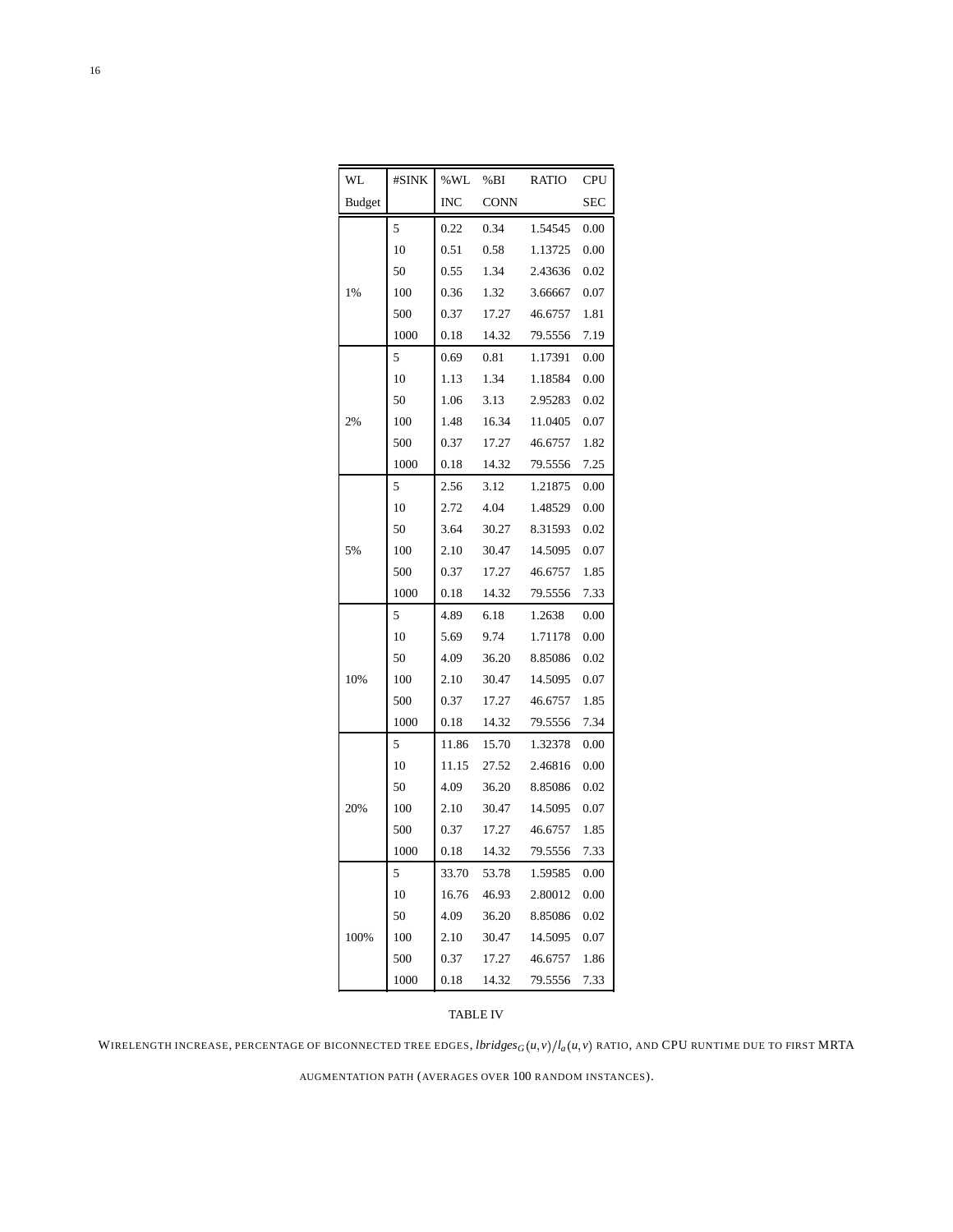| WLB              | 0%                  | 1%     | 5%     | 20%                |
|------------------|---------------------|--------|--------|--------------------|
| net1             | $1551.1 \pm 4.13\%$ | 1564.3 | 1478.9 | $873.3 + 3.78\%$   |
| net2             | $366.3 + 3.55\%$    | 374.7  | 327.2  | $345.1 + 2.89\%$   |
| net3             | $859.6 + 3.96\%$    | 869.4  | 836.3  | $627.2 + 3.67\%$   |
| net4             | $282.9 \pm 2.84\%$  | 282.5  | 306.7  | $262.9 \pm 3.05\%$ |
| net <sub>5</sub> | $1002.0 \pm 3.79\%$ | 1002.7 | 971.2  | $778.0 + 3.47\%$   |
| net <sub>6</sub> | $787.5 \pm 3.81\%$  | 794.3  | 520.8  | $442.8 \pm 3.17\%$ |
| net7             | $514.6 + 3.50\%$    | 514.1  | 318.8  | $273.5 + 2.93\%$   |
| net8             | $235.2 + 2.98\%$    | 236.5  | 228.3  | $185.2 \pm 2.70\%$ |
| net9             | $1602.9 + 3.99\%$   | 1593.0 | 1633.4 | $1359.5 + 3.83\%$  |
| net10            | $888.3 \pm 3.72\%$  | 873.4  | 889.1  | $944.7 \pm 3.60\%$ |
| net11            | $420.1 + 3.81\%$    | 416.3  | 249.6  | $219.1 \pm 2.28\%$ |
| net12            | $642.8 + 4.05\%$    | 648.0  | 605.4  | $243.6 \pm 2.88\%$ |
| net13            | $426.6 \pm 3.76\%$  | 415.9  | 409.2  | $402.6 \pm 3.48\%$ |
| net14            | $562.5 + 3.91\%$    | 558.4  | 545.5  | $263.4 + 2.66\%$   |

#### TABLE V

MAXIMUM SPICE SINK DELAYS (*ns*) AND DELAY VARIATIONS (PERCENTS) UNDER NOMINAL AND UNIFORMLY 6 67% INCREASED/DECREASED WIRE WIDTHS FOR 14 NETS WITH 52–56 SINKS EXTRACTED FROM AN INDUSTRY DESIGN. INITIAL TREES ARE CONSTRUCTED USING CADENCE

WARPROUTER USING MINIMUM-AREA OPTIMIZATION.

| <b>WLB</b>       | 0%                 | 1%    | 5%    | 20%                |
|------------------|--------------------|-------|-------|--------------------|
| net1             | $495.6 \pm 1.20\%$ | 498.5 | 502.8 | $454.2 \pm 1.18\%$ |
| net2             | $179.9 \pm 0.98\%$ | 177.9 | 179.3 | $187.3 \pm 0.98\%$ |
| net3             | $298.9 \pm 1.11\%$ | 290.8 | 292.9 | $293.2 \pm 1.10\%$ |
| net4             | $85.0 \pm 0.70\%$  | 84.3  | 83.8  | $85.7 \pm 0.66\%$  |
| net5             | $492.3 \pm 1.15\%$ | 502.7 | 491.9 | $524.2 \pm 1.14\%$ |
| net6             | $577.8 \pm 1.20\%$ | 545.1 | 438.8 | $352.2 \pm 1.05\%$ |
| net7             | $259.6 \pm 1.01\%$ | 257.2 | 257.4 | $254.7 \pm 0.99\%$ |
| net8             | $127.9 \pm 0.82\%$ | 128.7 | 129.8 | $134.5 \pm 0.82\%$ |
| net <sub>9</sub> | $499.9 \pm 0.98\%$ | 463.5 | 465.0 | $422.5 \pm 0.89\%$ |
| net10            | $415.7 \pm 1.03\%$ | 409.5 | 414.7 | $420.4 \pm 1.02\%$ |
| net11            | $69.3 \pm 0.85\%$  | 69.8  | 66.3  | $66.1 \pm 0.80\%$  |
| net12            | $121.9 \pm 1.14\%$ | 122.9 | 124.5 | $123.8 \pm 1.12\%$ |
| net13            | $196.4 \pm 1.15\%$ | 197.9 | 199.7 | $203.7 \pm 1.14\%$ |
| net14            | $221.2 \pm 1.01\%$ | 210.3 | 209.8 | $209.0 \pm 0.97\%$ |

## TABLE VI

MAXIMUM SPICE SINK DELAYS (*ns*) AND DELAY VARIATIONS (PERCENTS) UNDER NOMINAL AND UNIFORMLY 6 67% INCREASED/DECREASED WIRE WIDTHS FOR 14 RANDOMLY GENERATED NETS WITH 15 SINKS EACH. INITIAL TREES ARE CONSTRUCTED USING THE P-TREE ALGORITHM

[13] WITH IDENTICAL SINK REQUIRED-ARRIVAL TIMES.